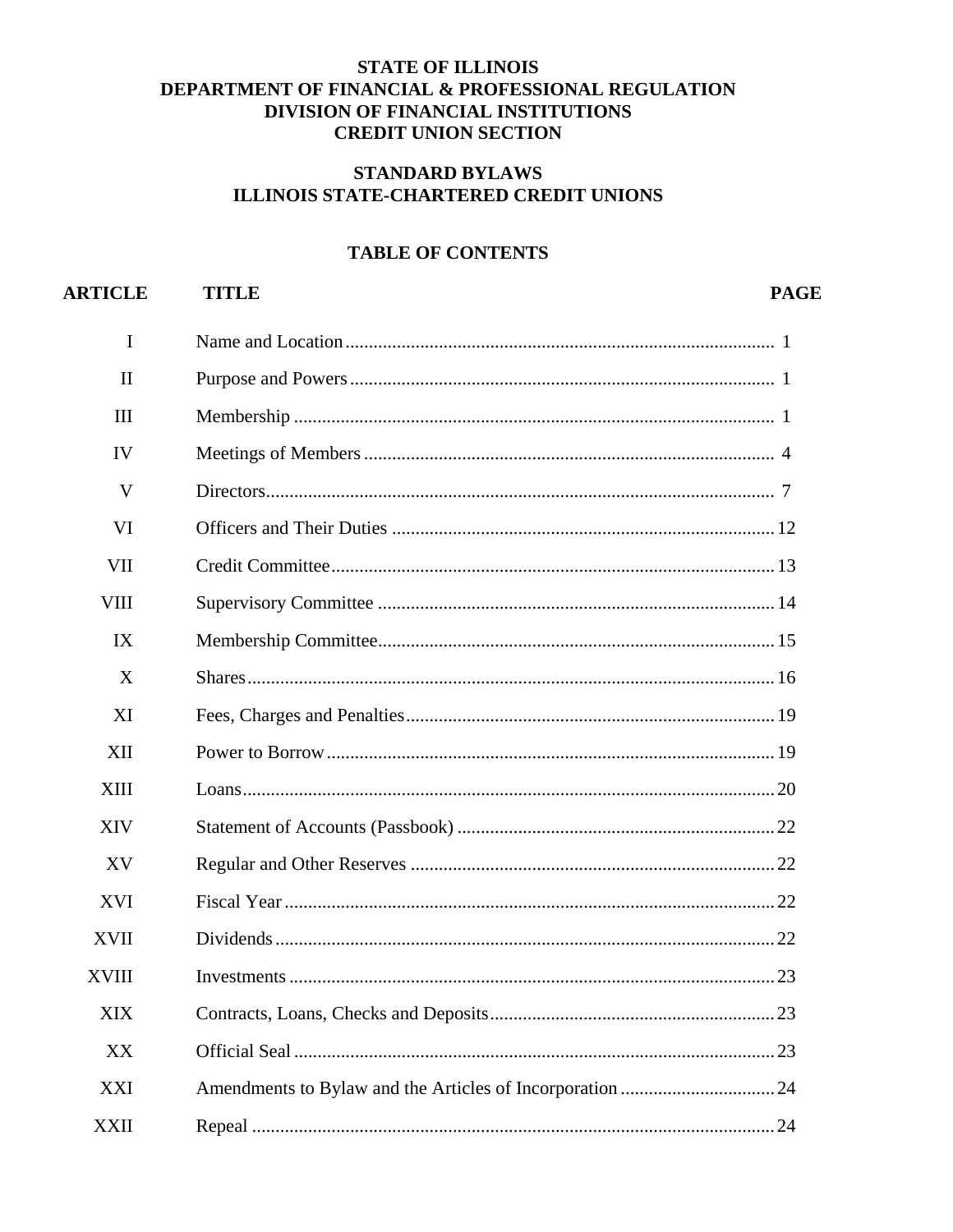## **STATE OF ILLINOIS DEPARTMENT OF FINANCIAL & PROFESSIONAL REGULATION DIVISION OF FINANCIAL INSTITUTIONS CREDIT UNION SECTION**

### **STANDARD BYLAWS ILLINOIS STATE-CHARTERED CREDIT UNIONS**

# **ARTICLE I -- NAME AND LOCATION**

The name of this corporation shall be Credit Union. It shall be located in the City of , County of , in the State of Illinois.

# **ARTICLE II -- PURPOSE AND POWERS**

The purpose and powers of this credit union shall be to encourage thrift among its members, to create a source of credit at a reasonable rate of interest, and to provide an opportunity for its members to use and control their own money in order to improve their economic and social conditions and to exercise such powers as are granted and allowed credit unions under "The Illinois Credit Union Act" approved August 30, 1979, in force January 1, 1980, as now or hereafter amended.

## **ARTICLE III -- MEMBERSHIP**

Section 1.

Any of the

 who qualifies as a person within the common bond of membership as set forth in the credit union's Articles of Incorporation and who upon election to membership subscribes to one or more shares and pays the initial installment thereon and pays the required entrance fee and/or membership fee, if any, shall become a member of this credit union. Membership shall be limited to the group of people defined above and, if approved by a resolution by the Board (Board), to the members of their immediate families, and employees of the credit union. The Board may by resolution determine the extent of the immediate family that will be eligible for membership. However, the immediate family may not extend beyond any relative by blood or marriage, domestic partners, and foster or adopted children. Within six (6) months of a member's death, the surviving spouse may, by resolution of the Board, be admitted to membership if, after election to membership, he or she subscribes to one or more shares and pays the initial installment thereon, and pays the required entrance fee and/or membership fee, if any.

٦ ׇׅ֞֘֝֬֝֘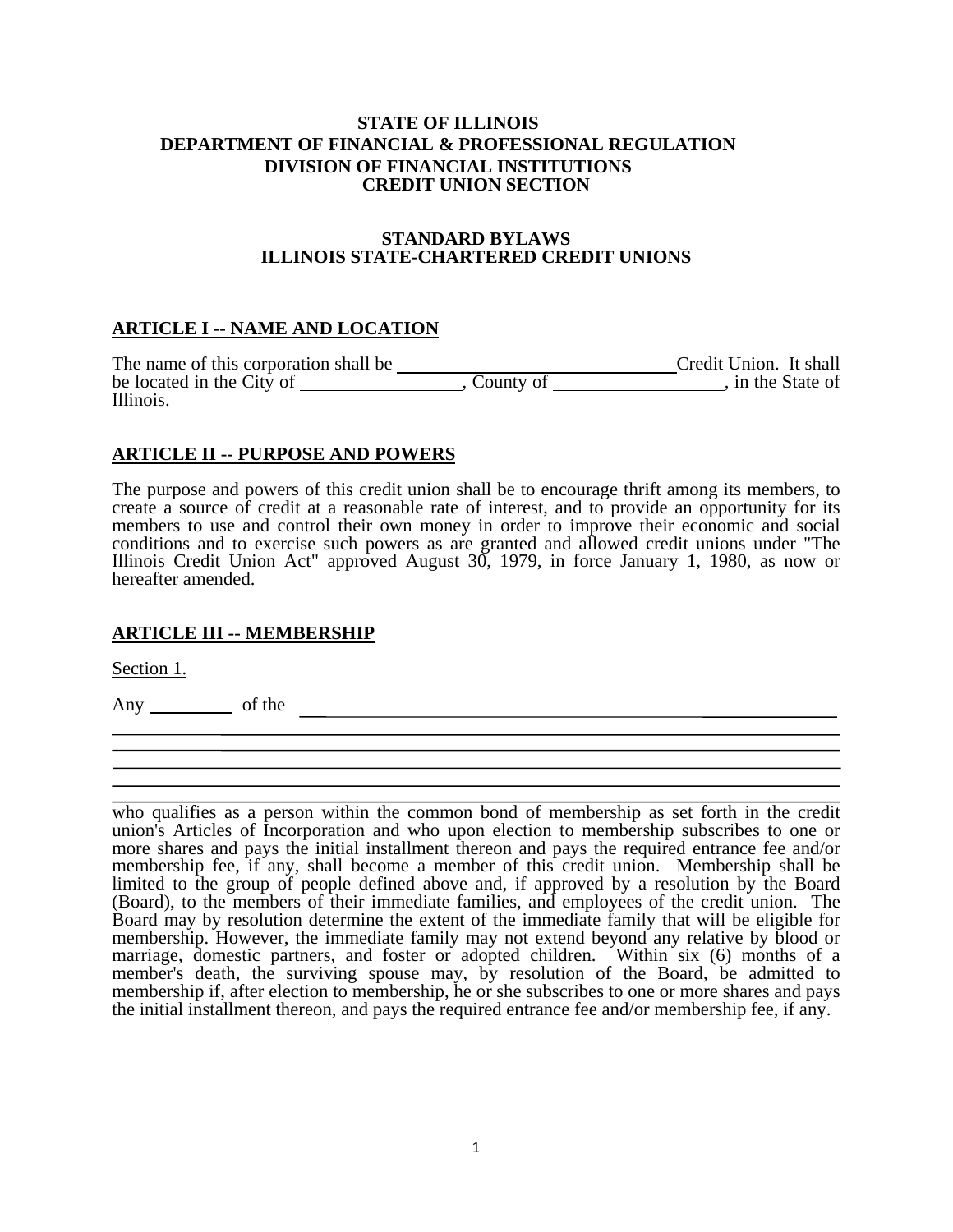# **Section 2.**

Societies, associations, clubs, the majority of whose members are eligible for credit union membership, partnerships in which the majority of the partners are individuals who are eligible for credit union membership, and corporations, the majority of whose stockholders are individuals who are eligible for credit union membership, may be admitted to membership in this credit union in the same manner and under the same conditions as individuals, subject to such rules as the Director of the Division of Financial Institutions may promulgate.

## **Section 3.**

Each application for membership must be in writing on a form approved by the Board, signed by the applicant, and dated. In the case of an organization, the application must be signed by an official of the organization. All applications for membership must be acted upon by the Membership Committee or if no membership committee, then by credit union Management. Majority approval of the Membership Committee is required for admittance to membership (if by Membership Committee).

## **Section 4.**

The members of the credit union shall not be personally or individually liable for payment of its debts except under the provisions of Section 305/45 (Reduction in Shares) of the Illinois Credit Union Act.

### **Section 5.**

The credit union, subject to resolution by the Board, may retain as a member a person, who subsequent to becoming a member, leaves the credit union's common bond or undergoes a change in marital status.

## **Section 6.**

A member may terminate membership at any time by giving notice to the credit union. Any member who withdraws all his shareholdings ceases to be a member. No member may withdraw shareholdings that are pledged as required security on loans without the written approval of the Credit Committee, Credit Manager or loan officer (as applicable) except to the extent that such shares exceed the member's total primary and contingent liabilities to the credit union.

### **Section 7.**

The Board may by resolution at any time require that members give not more than 60 days written notice of intention to withdraw any or all shares. Such resolution shall apply equally to all members.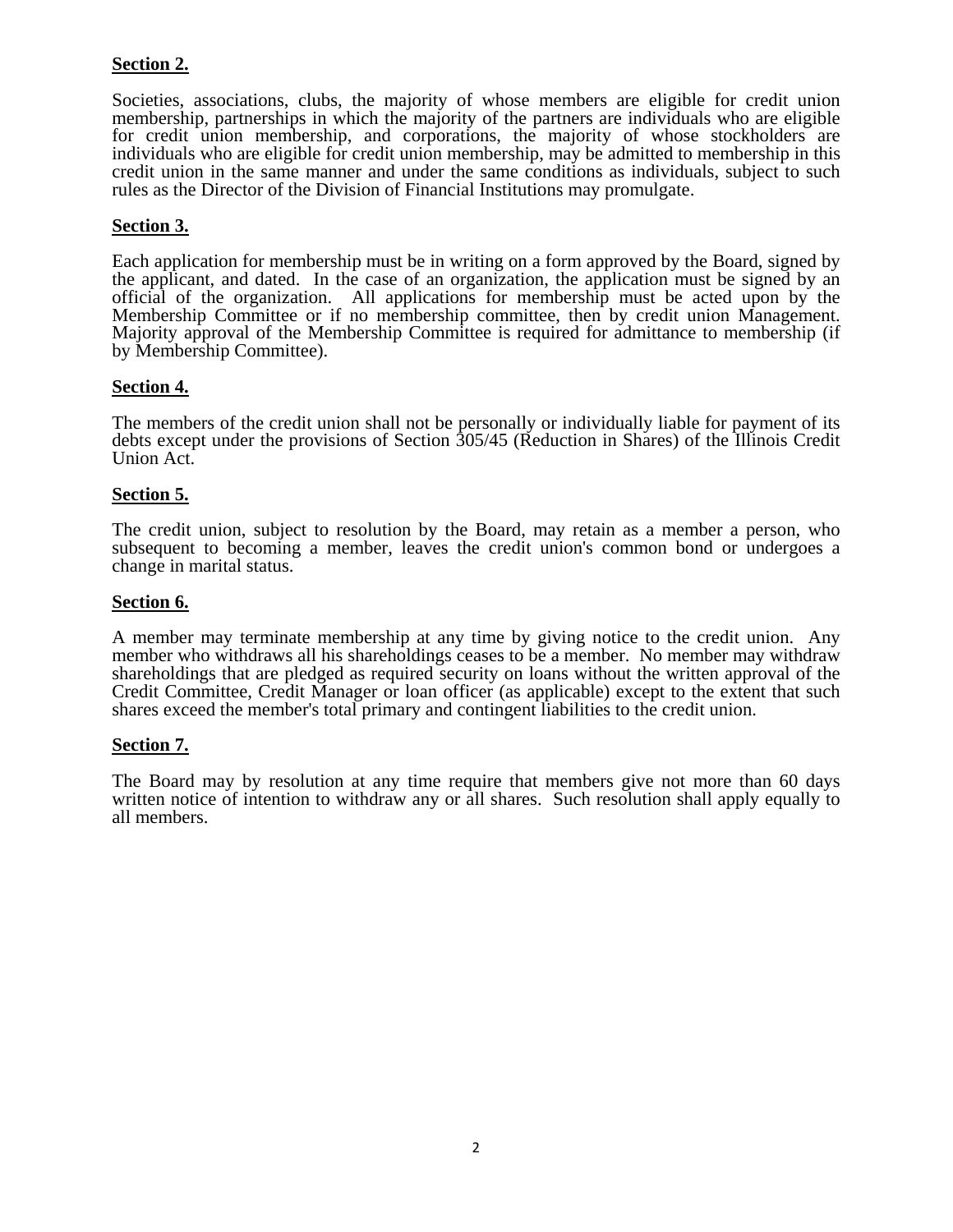# **Section 8.**

A member may be expelled by a two-thirds vote of the members present at any regular or special meeting called to consider the matter, but only after proper notice of the meeting, pursuant to Article IV of these Bylaws, has been given and only after the member has been given an opportunity to be heard.

## **Section 9.**

A member who has caused a loss to the credit union may be expelled by a majority vote of a quorum of directors if the Board has adopted a policy providing for expulsion under those circumstances. In maintaining and enforcing this policy, the Board may consider, without limitation, a member's failure to pay amounts due under a loan, failure to provide collected funds to cover withdrawals or personal share drafts or credit union drafts where the member is a remitter, or failure to pay fees or charges due the credit union. If the policy is adopted, written notice of the policy and the effective date of the policy shall be mailed to each member of the credit union at the member's current address appearing on the records of the credit union. The policy shall be mailed to members not fewer than  $30$  days prior to the effective date of the policy. In addition, new members shall be provided written notice of the policy prior to or upon applying for membership.

## **Section 10.**

All amounts paid in shares of a terminating or expelled member, together with any declared dividends, shall be paid to the members in order of their withdrawal or expulsion but only after deducting all amounts due from the member including obligations as a borrower, co-maker, co-signer, or guarantor.

## **Section 11.**

Expulsion or withdrawal shall not relieve the member of any liability to the credit union.

### **Section 12.**

No official or employee of the credit union may disclose to any person, except to the member or his duly authorized agent, any financial records relating to that member of the credit union, unless:

- a. The member has authorized disclosure to the person;
- b. The financial records are disclosed in response to a lawful subpoena, summons, warrant or court order which meets the requirements of Section  $305/10(3)(d)$  of the Illinois Credit Union Act; or
- c. The credit union is attempting to collect an obligation owed to the credit union and the credit union complies with the provisions of Section 21 of the Consumer Fraud and Deceptive Business Practices Act.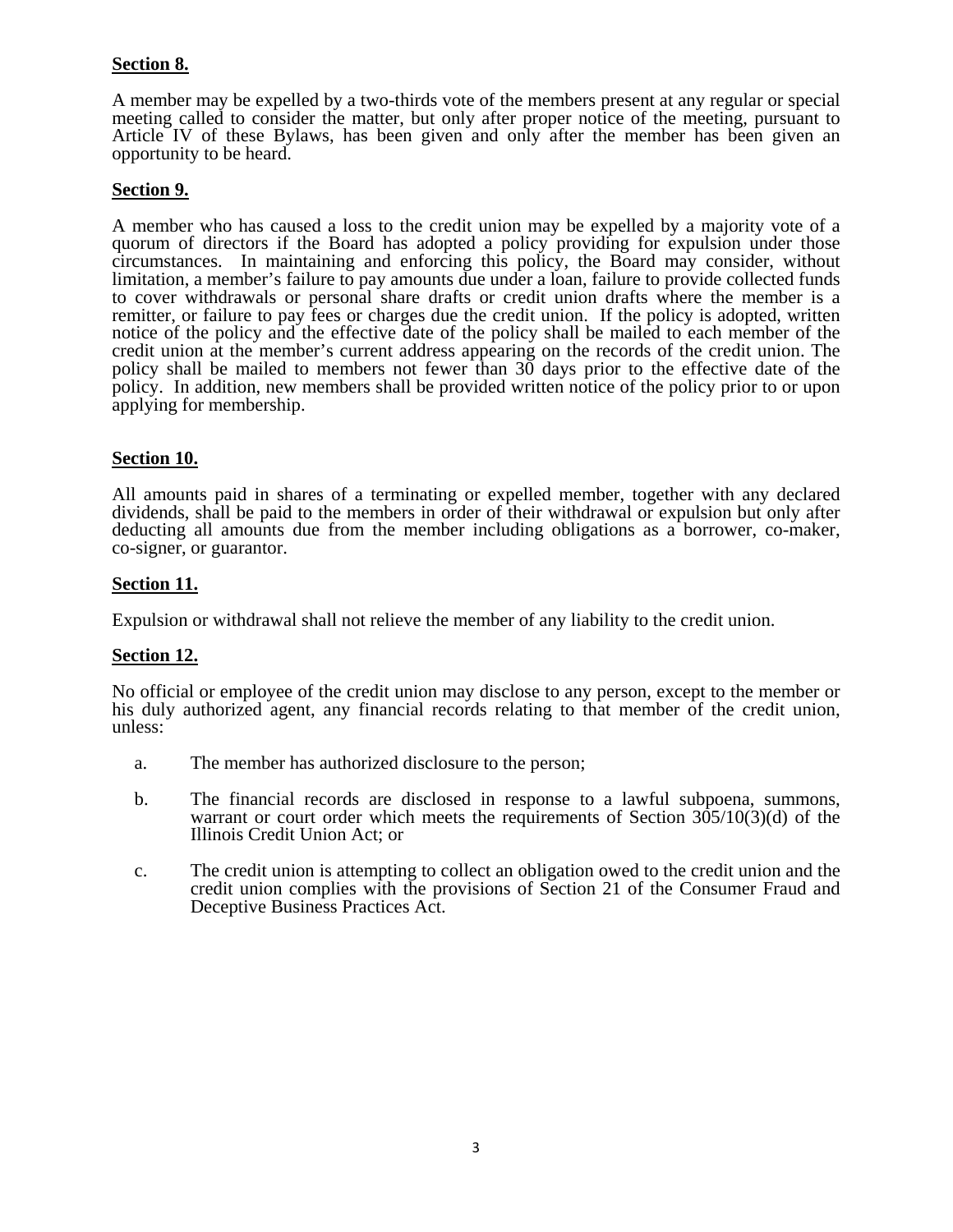# **ARTICLE IV -- MEETINGS OF MEMBERS**

## **Section 1.**

The annual meeting of members for the election of directors and the transaction of such other business as may properly come before the meeting shall be held at a place designated by the Board during the months of January, February, or March, or such other month as may be approved by the Division of Financial Institutions.

## **Section 2.**

Any special meetings of the members of the credit union shall be held at the time, place and in the manner set forth in the bylaws. Unless otherwise set forth in this Act, quorum requirements for meetings of members shall be established by a credit union in its bylaws.

## **Section 3.**

Notice of all meetings must be given by the Board Secretary of the credit union at least seven (7) days before the day of such meeting, by handing a written or printed notice to each member of the credit union, by mailing a notice to the member at his address as listed on the books and records of the credit union, or by posting a notice of the meeting in three (3) conspicuous places, including the office of the credit union, providing that the credit union maintains an office that is readily accessible to members and wherein regular business hours are maintained.

### **Section 4.**

The record date to be used for the purpose of determining the members who are entitled to notice of or to vote at any meeting of members may be fixed in advance by the Board on a date not more than 90 days nor less than 10 days prior to the date of the meeting. If no record date is fixed by the Board, the first day on which notice of the meeting is given, mailed, or posted is the record date.

### **Section 5.**

 members shall constitute a quorum. However, a majority of the shares entitled to vote shall be represented either in person or by proxy for the election of directors. If a quorum is not present at the time of the meeting, the meeting shall be adjourned for a period of not less than 10 days. The members shall be notified in the way and manner provided in Section 3 of this Article of the time and place of the adjourned meeting. The members present at the adjourned meeting shall constitute a quorum. Robert's Rules of Order shall apply as to procedure in conducting members' meetings.

### **Section 6.**

On all questions and at all elections except for the election of directors, a member shall have a single vote regardless of the number of his shareholdings.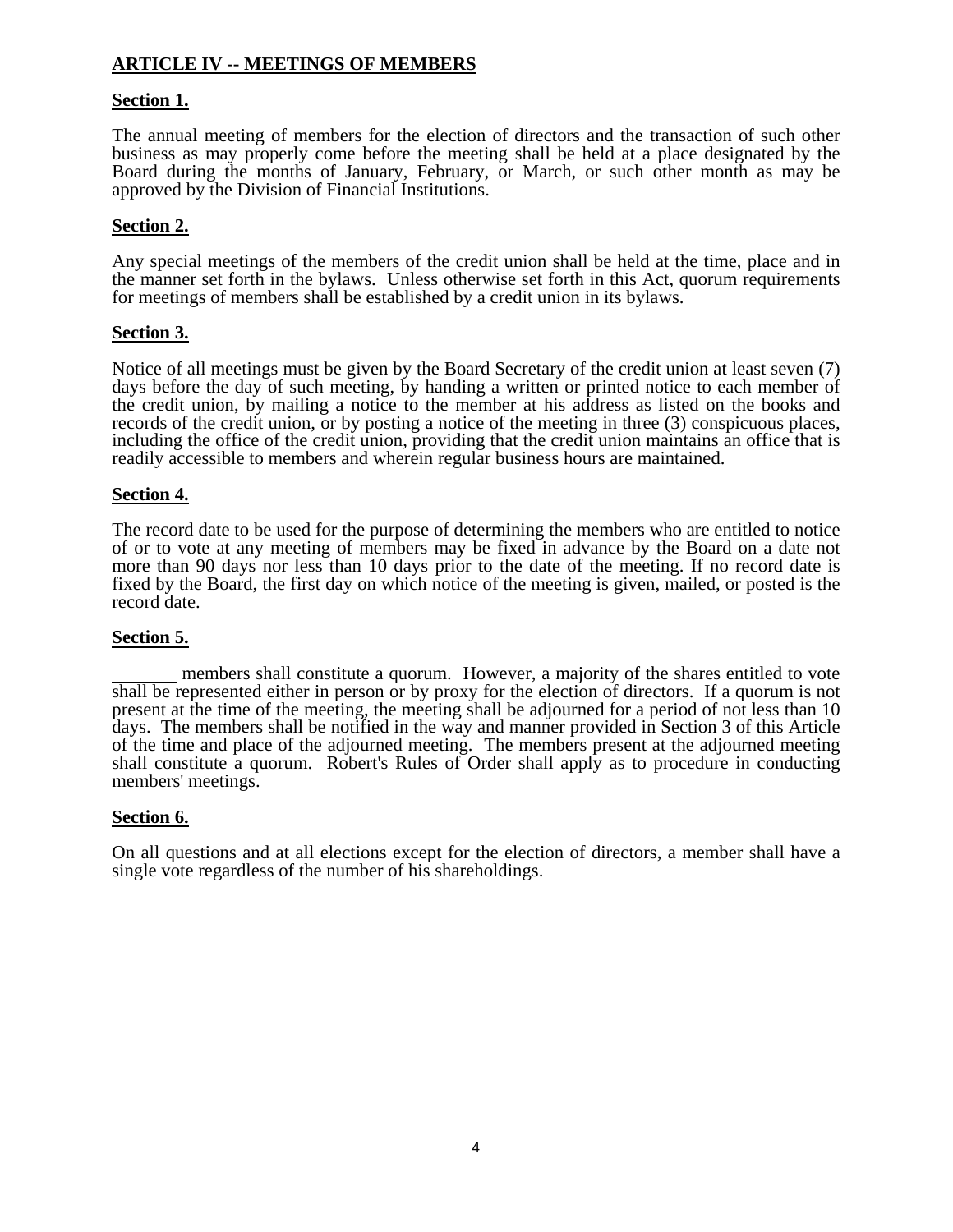# **Section 7.**

There shall be no voting by proxy except on the election of directors and proposals for merger or voluntary dissolution. A member may appoint a proxy by signing an appointment form and delivering it to the person so appointed, provided that the person is a member of this credit union. Appointment of proxy shall be subject to the following conditions:

- a. No proxy shall be valid after the expiration of eight (8) months from the date thereof unless otherwise provided in the proxy.
- b. Every unexpired proxy continues in full force and effect until revoked by the person executing it prior to the vote pursuant thereto.
- c. An appointment of a proxy by a member shall be revocable. Revocation of a proxy may be effected by the person giving it by any one of the following means:
	- i. Delivery to the credit union of a statement in writing that the proxy is revoked.
	- ii. Execution of a subsequent dated proxy.
	- iii. Attendance at a meeting and voting in person.
- d. The death or incapacity of the member appointing a proxy does not revoke the proxy's authority unless notice of the death or incapacity is received by the credit union before the proxy exercises his or her authority under the appointment.
- e. The proxy appointment form shall contain an express limitation of the proxy's authority to act for the member. Such statement of authority to act shall not exceed the limitations on such authority set forth in the Illinois Credit Union Act.

## **Section 8.**

All voting on the election of directors shall be by ballot, except when there is no contest--written ballots need not be cast. On elections of directors, every shareholder has the right to vote the number of shares owned by him for as many persons as there are directors to be elected, or to cumulate the shares and give one candidate as many votes as the number of directors multiplied by the number of his shares shall equal; or distribute them on the same principle among as many candidates as he shall desire, except that a member other than a natural person may cast only a single vote through a delegated agent. All elections shall be determined by plurality vote and shall be by ballot except where there is no contest. In case of failure to elect, the meeting shall be adjourned from time to time.

### **Section 9.**

A society, association, club, partnership, other credit union or corporation having membership in the credit union shall be entitled to cast only one vote regardless of the number of shares owned and may be represented and have its vote cast by its designated agent acting on its behalf pursuant to a resolution adopted by the organization's Board or similar governing authority. A certified copy of the resolution shall be forwarded to the credit union before such vote may be cast. Non-member shareholders are not entitled to vote.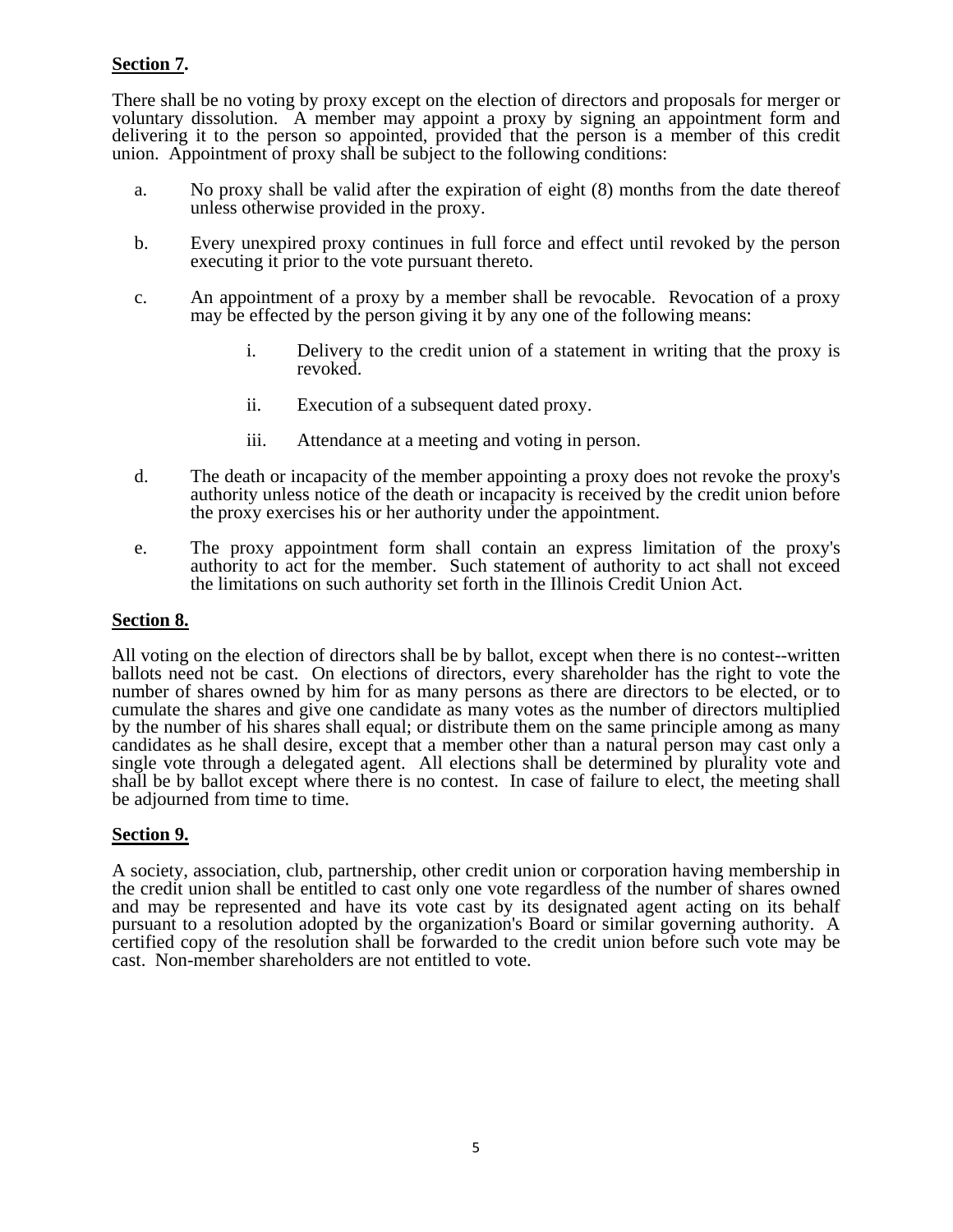## **Section 10.**

The order of business of annual meetings of members shall include the following:

- a. Determination of a quorum by roll call or other methods
- b. Reading and approval of the minutes of the last meeting
- c. Report of the Chairman
- d. Report of the President/Chief Management Official
- e. Report of the Credit Committee, or Credit Manager if no Credit Committee.
- f. Report of the Supervisory Committee
- g. Report of the Membership Committee, or Management if no Membership Committee
- h. Report of any amendments to the bylaws adopted by the Board
- i. Unfinished business
- j. New business
- k. Elections
- l. Adjournment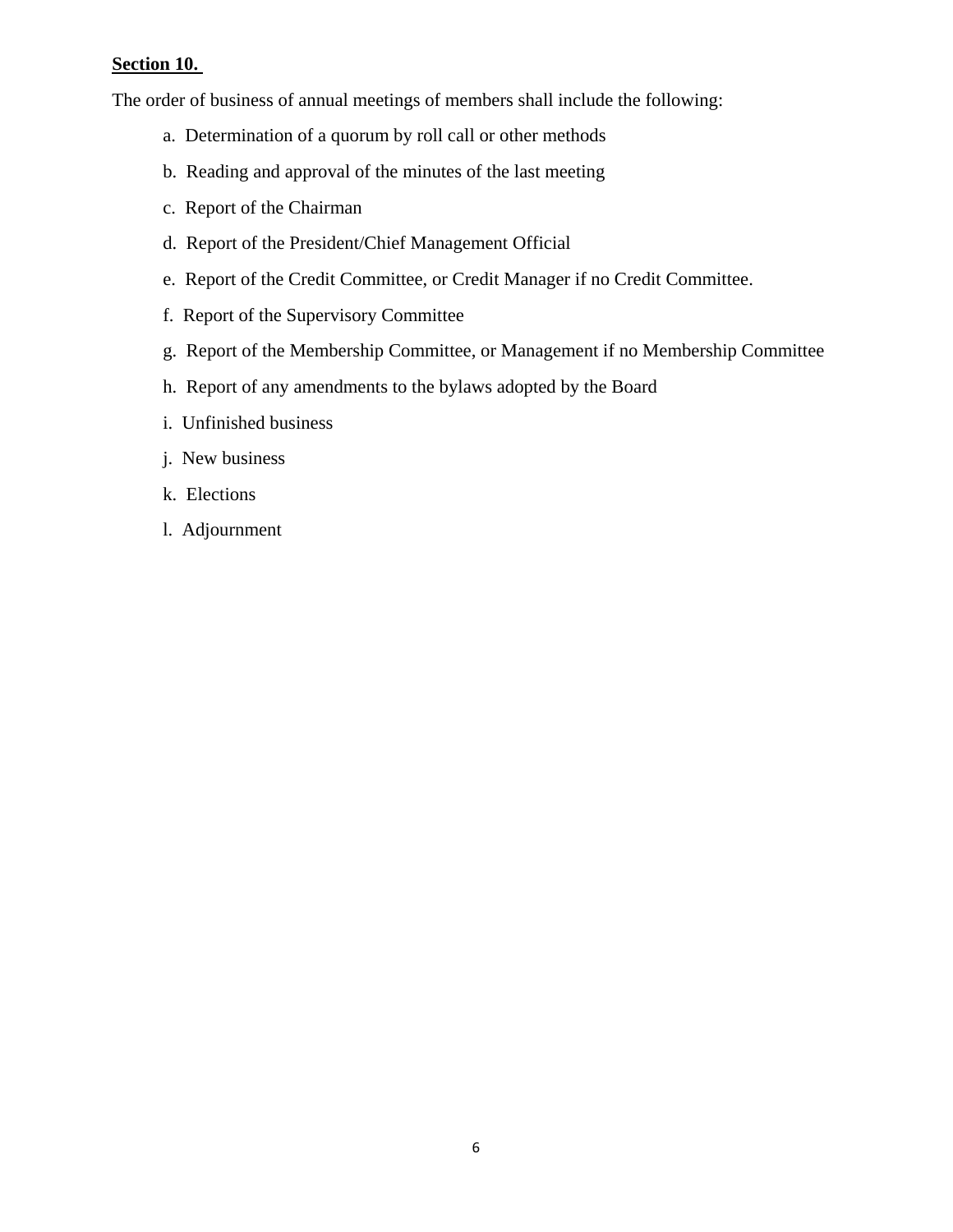# **ARTICLE V -- DIRECTORS**

## **Section 1.**

The number of directors of this credit union shall be \_\_\_\_\_\_\_. The directors shall be elected each year at the annual meeting of the members held in accordance with Article IV of these bylaws. The directors, unless sooner disqualified or removed, shall hold office for the term of office for which elected and until their successors are elected and shall have been qualified.

## **Section 2.**

An organizational meeting of the duly elected members of the new Board shall be held within 30 days after their election. Each director shall wholly take and subscribe to an oath that says "he/she will so far as the duty devolves upon him/her, diligently and honestly perform his/her duties in administering the affairs of such Credit Union, and that, while he/she may delegate to another the performance of those administrative duties, he/she is not thereby relieved from his/her responsibility for their performance, that he/she will not willingly permit to be violated any of the provisions of the law applicable to such Credit Union, and that he/she is the owner in good faith and in his/her own right of at least one share, subscribed by for him/her or standing in his/her name on the books of such Credit Union."

All officers and committee members shall serve terms of one (1) year unless sooner disqualified or removed, and until their successors are elected and qualified.

The following officers and committees shall be elected or appointed at this organizational meeting:

- a. The Board shall elect from among their own number, a Chairman, a Vice Chairman, a Secretary and a Treasurer.
- b. The directors shall, by majority approval of the Board, appoint a President / Chief Management Official and may appoint one or more Vice Presidents. The President shall be the chief operating officer of the credit union. The President and Vice President may, but need not be, directors.
- c. Any two (2) or more offices may be held by the same person, if eligible to hold these offices, except that the Chairman may not also hold the office of Vice Chairman or Secretary.
- d. The Board may, by majority approval of the Board, appoint an odd number from the members of the credit union to a Credit Committee consisting of \_\_\_\_\_\_\_ members. If no Credit Committee, the Board or Chief Management Official shall appoint a Credit Manager. Members of the Credit Committee, or Credit Manager may, but need not be directors or officers of the credit union, but shall not be members of the Supervisory Committee.
- e. The Board may, by majority approval of the Board, appoint one (1) or more persons from among the members of the credit union a Membership Committee of members, who need not be directors. If no Membership Committee is appointed, credit union management shall act upon all applications for membership and submit a report of its actions to the Board at the next regular meeting for review.
- f. The Board shall, by approval of a majority of the Board, appoint not less than three (3) from among the members of the credit union, a Supervisory Committee of \_\_\_\_\_\_ members. Members of the Supervisory Committee may, but need not be directors, but shall not be officers of the credit union nor members of the Credit Committee or Credit Manager if no Credit Committee has been appointed.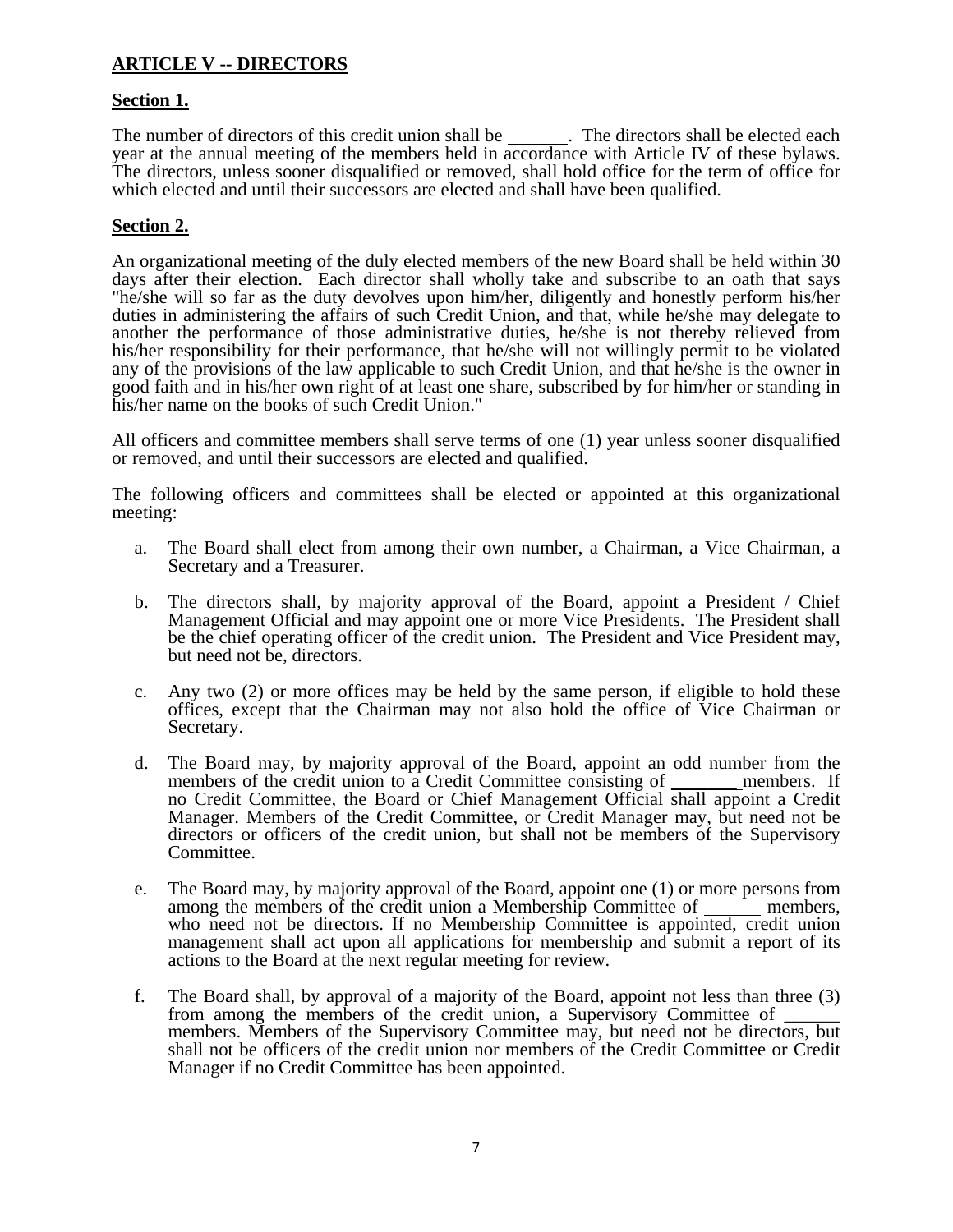- g. From the persons elected to the Board, the Board may, by majority approval of the Board, appoint not less than three (3) directors to an Executive Committee of directors who may be authorized to act for the Board in all respects subject to such conditions and limitations as are prescribed by the Board. A majority of the Executive Committee shall constitute a quorum. The Executive Committee shall report to the Board on any meetings held and any actions taken between Board meetings.
- h. Within 30 days after the organizational meeting the Board shall report to the Director of Financial Institutions the names and addresses of all directors, officers and committee members of the credit union on a form as so provided by the Department. Any changes in the directors, officers or committees shall be updated and submitted on the form within 30 days to the Department.
- i. When a member of any of the committees established under these bylaws is absent, disqualified or otherwise unable to perform the duties of his office, the Board may by resolution designate another member of the credit union to act temporarily in his place. Any changes in the directors, officers or committees shall be updated and submitted on the form within 30 days to the Department.

# **Section 3.**

The Board shall meet as often as necessary but shall meet at least monthly except if an Executive Committee has been appointed and meets at least monthly, then the Board shall meet at least quarterly. A majority of the whole Board shall constitute a quorum. Special meetings of the Board may be called by the Chairman of the Board or by the Supervisory Committee acting under the provisions of Section 305/36 of the Illinois Credit Union Act, or upon the written requests of a majority of the Board. Meetings of the directors shall be held at the credit union's place of business or at such other place and time as the directors may choose by resolution.

## **Section 4.**

Unless specifically prohibited by the articles of incorporation or bylaws, directors and committee members may participate in and act at any meeting of the Board or committee through the use of a conference telephone or other communications equipment by means of which all persons participating in the meeting can communicate with each other. Participation in the meeting shall constitute attendance and presence in person at the meeting of the person or persons so participating.

## **Section 5.**

Unless specifically prohibited by the articles of incorporation or bylaws, any action required by this Act to be taken at a meeting of the Board or a committee, and any other action that may be taken at a meeting of the Board or a committee, may be taken without a meeting if a consent in writing setting forth the action taken is signed by all the directors entitled to vote with respect to the subject matter thereof, or by all members of the committee, as the case may be. The consent shall be evidenced by one or more written approvals, each of which sets forth the action taken and bears the signatures of one or more directors or committee members. All the approvals evidencing the consent shall be delivered to the Board Secretary to be filed in the corporate records of the credit union. The action taken shall be effective when all the directors or committee members have approved the consent unless the consent specifies a different effective date. A consent signed by all the directors or all the members of a committee shall have the same effect as a unanimous vote, and may be stated as such in any document filed with the Director of Financial Institutions under this Act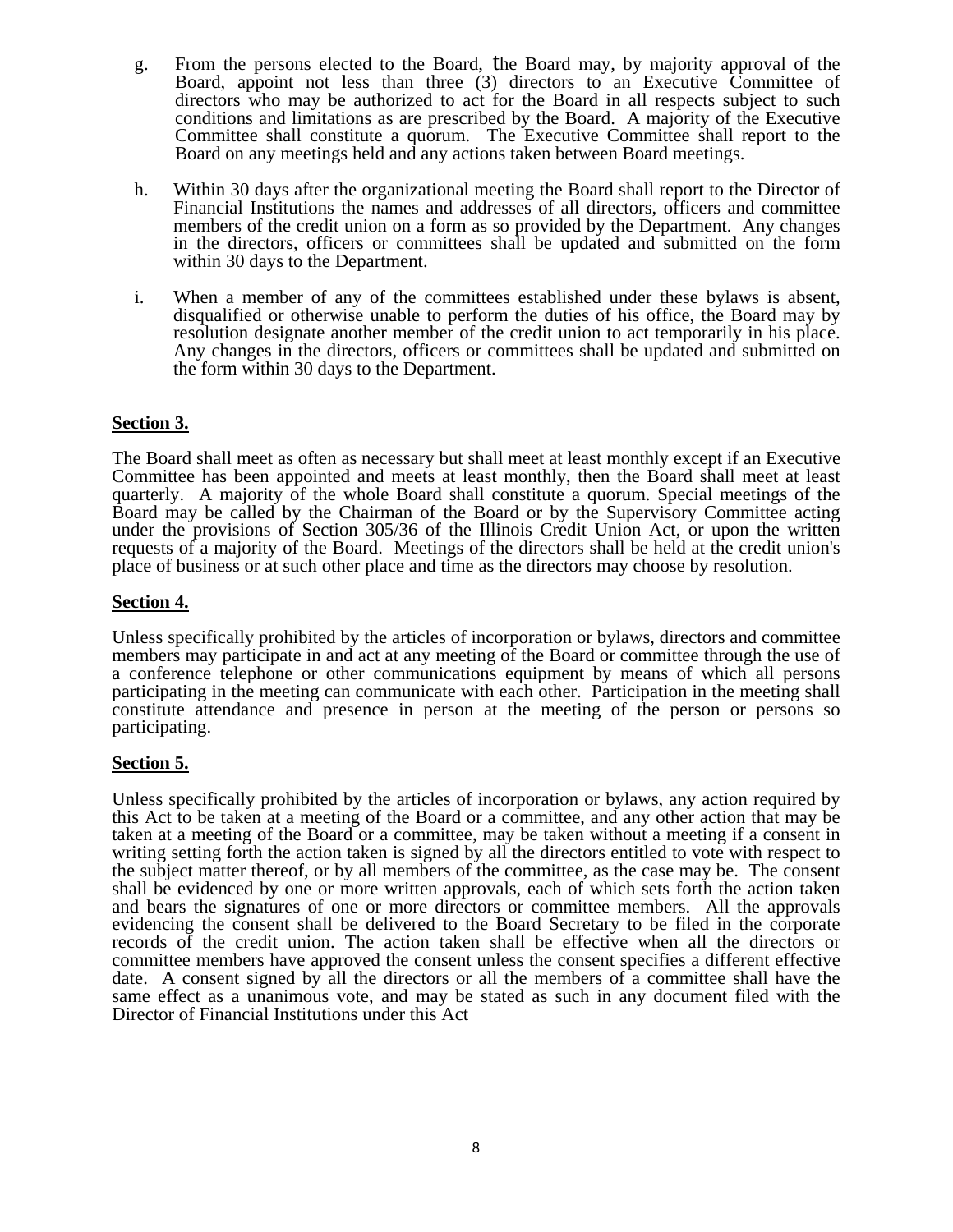## **Section 6.**

The Board shall be charged with and have control over the general management of the operations, funds and records of the credit union pursuant to provisions outlined in the Illinois Credit Union Act and the Department's Rules and Regulations. The Board in discharging its general responsibilities may delegate duties, but may not relinquish, waive nor surrender any of its responsibilities. It shall be the duty of the directors to:

- a. Review all applications for membership acted upon by the Membership Committee, or review manangement's record of approval or denial of membership if no Membership Committee has been appointed. A person denied membership by the Committee or management may appeal the denial to the Board.
- b. Purchase a fidelity bond to protect the credit union against losses in accordance with Rules and Regulations promulgated by the Department Secretary.
- c. Establish interest rates and interest rebates, if any, in accordance with the Illinois Credit Union Act and Department's Rules and Regulations promulgated thereunder.
- d. Fix the maximum amount which may be loaned with and without security to a member subject to Rules and Regulations promulgated by the Department Secretary.
- e. Declare dividends on the various classes of shares established in accordance with Article XVII of these bylaws subject to Rules and Regulations promulgated by the Department Secretary.
- f. Establish the maximum individual shareholding.
- g. Supervise the investment of funds in accordance with Section 305/30 (7) and 305/59 of the Illinois Credit Union Act and Department's Rules and Regulations promulgated thereunder.
- h. Authorize the employment of or contracting with such persons or organizations as may be necessary to efficiently carry on the operations of the credit union and set the compensation, if any, of the officers within policies established by the Board.
- i. Authorize the conveyance of property.
- j. Borrow or lend money consistent with the provisions of the Illinois Credit Union Act and Department's Rules and Regulations promulgated thereunder.
- k. Designate a depository or depositories for the funds of the credit union.
- l. Recommend amendments to these bylaws to the membership, or adopt amendments to these bylaws by Board action and submit a report to the membership on all Board adopted amendments at the next annual meeting.
- m. Fill vacancies occurring on the Board or in any office or committee elected or appointed by the Board until a successor is elected and qualified at the next annual meeting of members or organization meeting of the Board.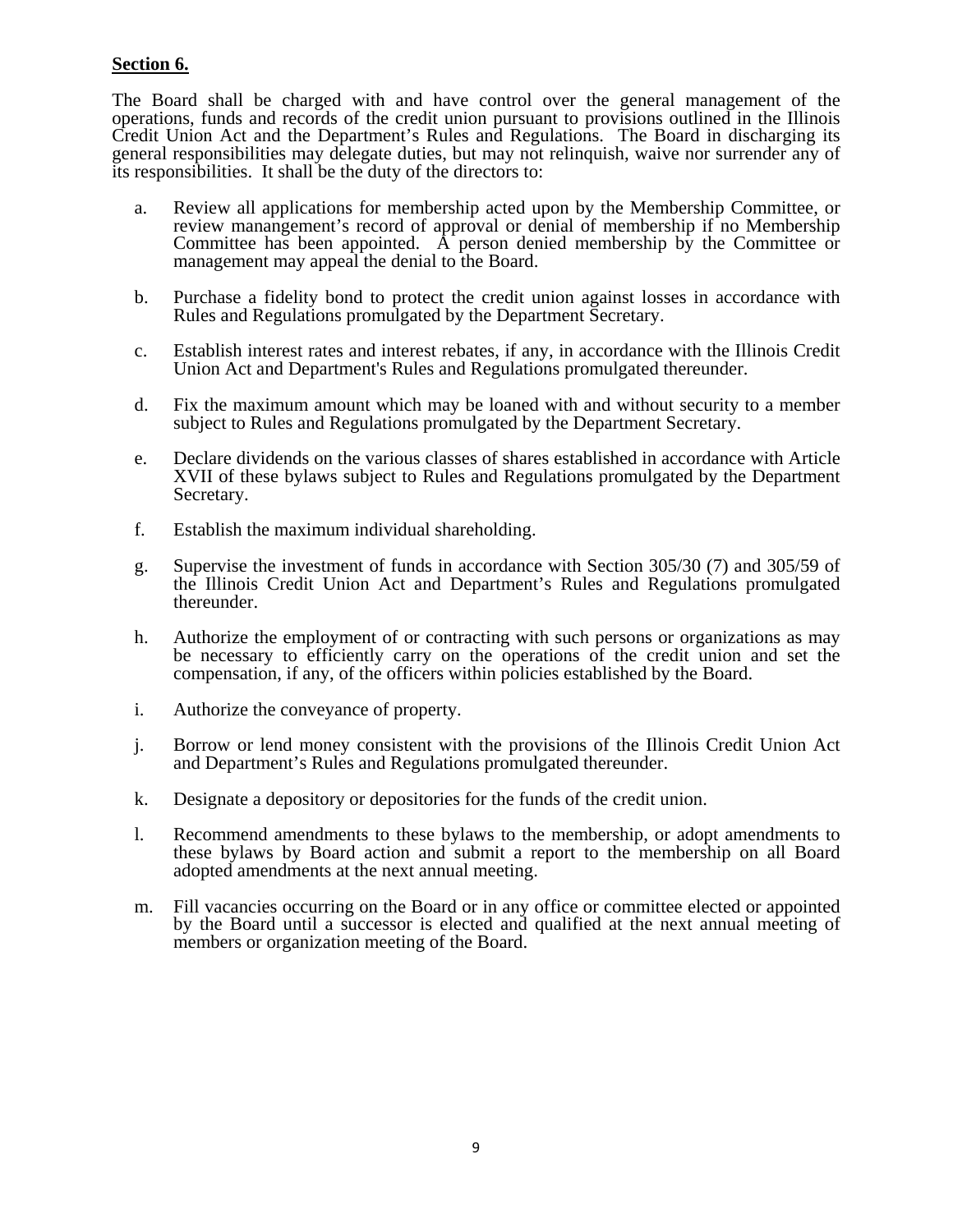- n. Designate persons who may sign or countersign checks.
- o. Suspend or remove, or both, for cause, by a two-thirds vote of the Board, any or all officers or any members of the Membership, Credit, Supervisory, Executive or other Committees for failure to perform their duties, but only after that person has been given an opportunity to be heard. If a director or committee member fails to attend three consecutive regular meetings of the Board or Committee, respectively, without good cause, his office may be declared vacant by the Board and the vacancy filled as herein provided.
- p. Appoint any special committee(s) deemed necessary.
- q. Perform such other duties as the members may direct, and perform or authorize any actions not inconsistent with the Illinois Credit Union Act, Rules and Regulations and the bylaws of the credit union.
- r. The Board may delegate to the Chief Management Official, according to guidelines established by the Board that may include the authority to further delegate one or more duties, all of the following duties:
	- (1) determining the interest rates on loans;
	- (2) determining the dividend rates on share accounts; and
	- (3) hiring employees other than the Chief Management Official and fixing their compensation.
- s. Each director shall have a working familiarity with basic finance and accounting practices consistent with the size and complexity of the credit union operation they serve as outlined in Section 305/30(c) of the Illinois Credit Union Act.

## **Section 7.**

Pursuant and in accordance with Section 305/24 of the Illinois Credit Union Act, no director, officer, committee member, agent or employee of the credit union shall in any manner, directly or indirectly, participate in the deliberation upon or the determination of any question affecting his pecuniary interest or the pecuniary interest of any corporation, partnership, or association (other than this credit union, other credit unions or credit union organizations) in which he is directly or indirectly interested, unless such interest is disclosed to the Board and recorded in the minutes prior to such deliberation or determination.

## **Section 8.**

Within the limitations of Section 305/25 (Indemnification) of the Illinois Credit Union Act, a credit union may indemnify any and all of its directors, officers, committee members or employees or former directors, officers, committee members or employees for actual and necessary expenses incurred by them in defense or settlement of any action, suit or proceeding brought against them as a result of serving in the above capacity.

### **Section 9.**

The Board may change the credit union's principal place of business by resolution, after due notice to the members and to the Division of Financial Institutions.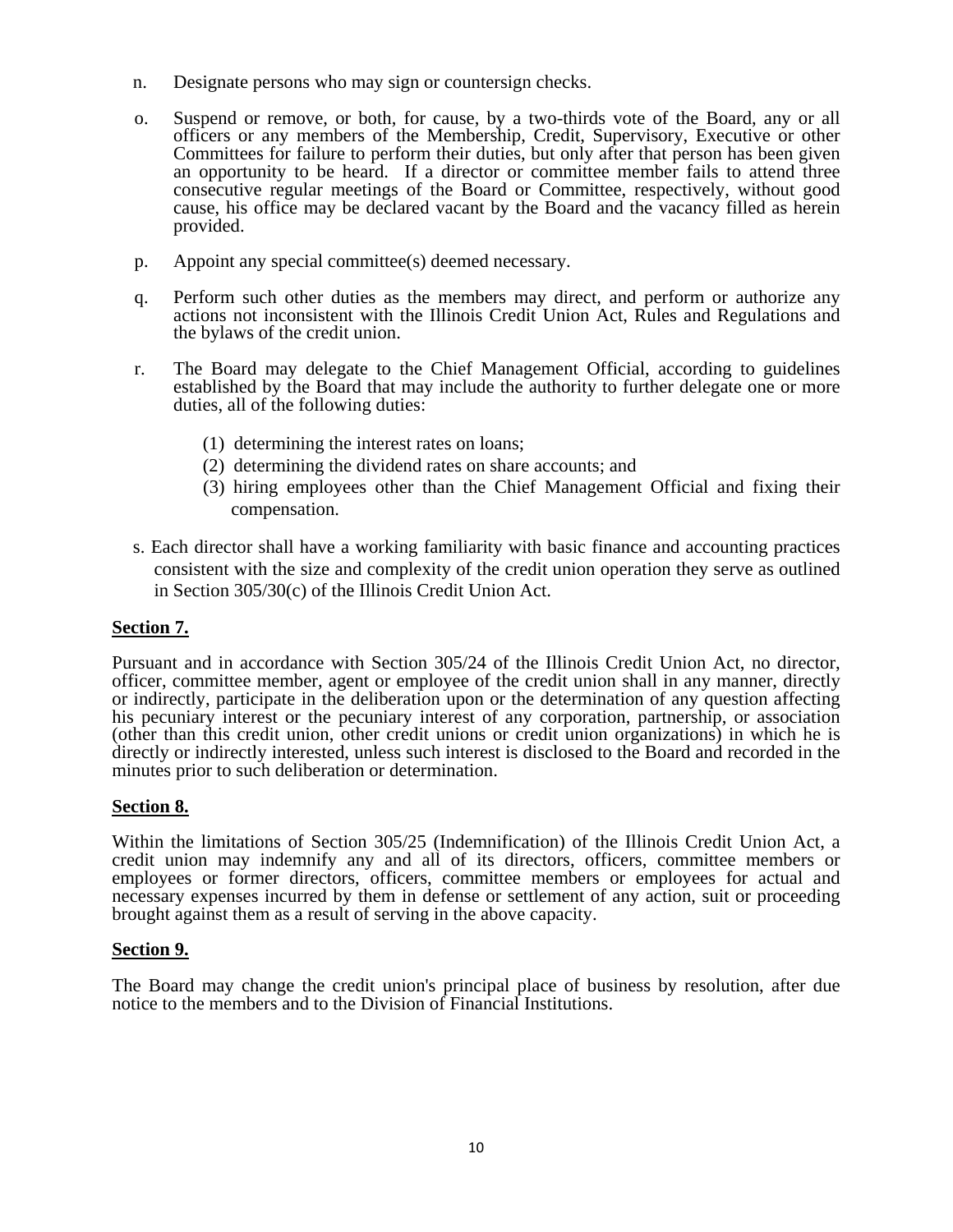# **Section 10.**

A credit union shall establish and maintain books, records, accounting systems and procedures which accurately reflect its operations and which enable the Department to readily ascertain the true financial condition of the credit union and its compliance with the Illinois Credit Union Act.

## **Section 11.**

No director or committee member may be compensated for his services as such. Reimbursement for reasonable and necessary out-of-pocket expenses and providing reasonable life, health, accident and similar insurance for said officials shall not be considered compensation. The Board may establish compensation for officers of the credit union.

## **Section 12.**

The business of the meetings of the Board shall include but not be limited to the following:

- a. Roll call
- b. Reading and approving the minutes of the last meeting
- c. Report of the Secretary
- d. Report of the Credit Committee or Credit Manager if no Credit Committee
- e. Report of the Supervisory Committee
- f. Report of the Membership Committee or Management if no Membership Committee
- g. Report of the Treasurer
- h. Report of the President / Chief Management Official
- i. Reading and approval of bills and expenditures
- j. Report on delinquent loans
- k. Unfinished business
- l. New business
- m. Adjournment

## **Section 13.**

In the event that any director reduces his share balance to an amount less than the par value of one (1) share, he shall cease to be a director.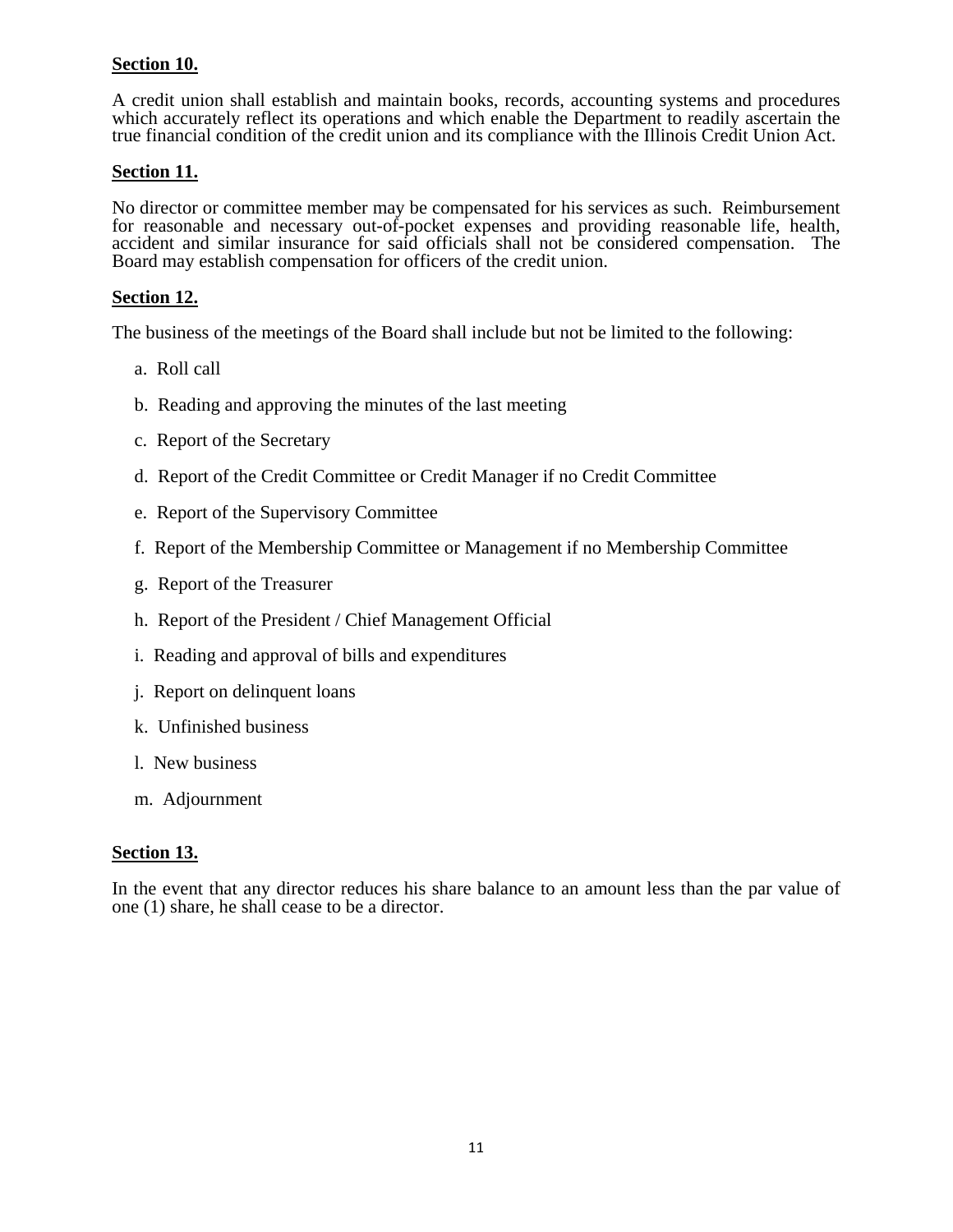# **ARTICLE VI -- OFFICERS AND THEIR DUTIES**

## **Section 1.**

The executive officers of this credit union shall consist of a Chairman, Vice Chairman, a Secretary and Treasurer who shall be elected from the Board. The directors shall appoint a President / Chief Management Official who shall have such title as the directors shall determine. The directors may appoint one or more Vice Presidents who may, but need not be directors. The President / Chief Manangement Official shall be the chief operating officer of the credit union.

## **Section 2.**

The Chairman shall preside at all meetings of the members and of the Board. He may countersign drafts and notes drawn by the credit union and such other papers as may require his signature. He shall also perform such other duties as customarily are connected with the office or as he may be authorized by resolution of the Board.

## **Section 3.**

The Vice Chairman shall, in the absence or disability of the Chairman, perform the duties of the Chairman and other duties as the Board may, from time to time, prescribe.

### **Section 4.**

The Secretary shall promptly prepare and maintain correct minutes of all meetings of the members and of the Board. He shall give notice of all meetings of the members in the manner prescribed in the bylaws and shall perform all other duties incident to his office or as may be prescribed by the Board.

### **Section 5.**

The Treasurer shall be the Chief Financial Officer of the credit union and shall be responsible for reconciliation of the credit union's bank accounts and presentation of all financial reports to the Board, Division of Financial Institutions, and other organizations, requiring same, and such other duties as the Board may prescribe.

### **Section 6.**

The President / Chief Management Official shall be the Chief Operating Officer of the credit union and shall be the custodian of the funds, securities, books of account and all other valuable papers of the credit union. He shall keep or cause to be kept a set of books of entry, containing in detail the financial transactions of the credit union and provide full and complete records of all assets and liabilities of the credit union. He shall sign all drafts and notes drawn by the credit union. He shall make and render reports to the Division of Financial Institutions as required by the Illinois Credit Union Act, Rules and Regulations, or the Department Secretary. He shall prepare a monthly financial statement showing the condition of the credit union including a summary of delinquent loans for the Board and such other reports as may be requested by the Board. He shall be responsible for the administrative operations of the credit union and shall perform such other duties as prescribed by the Board. He shall post in a prominent position in the credit union office each month, a copy of the balance sheet and statement of income and expenses for the previous month.

## **Section 7.**

The Vice President, if appointed by the Board, shall assume the duties of the President / Chief Management Official in his absence or disability, and such other duties as may be prescribed by the Board or President / Chief Management Official.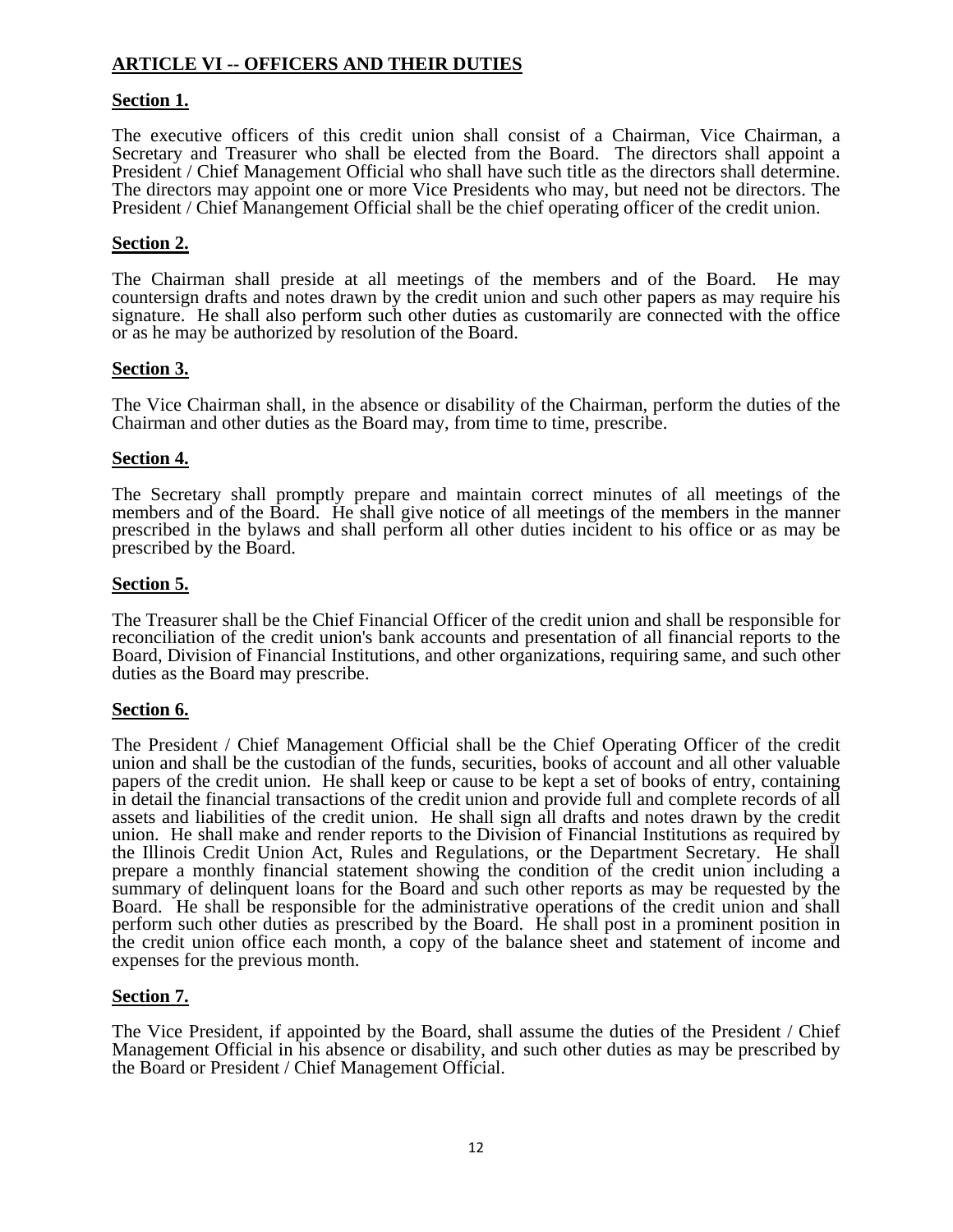# **ARTICLE VII -- CREDIT COMMITTEE**

## **Section 1.**

The Credit Committee, of an odd number, not less than three (3), may be chosen from the members of the credit union as provided under Article V of these bylaws. Annually, (if appointed), the Credit Committee shall choose from its members a Chairman and a Secretary. The Secretary shall prepare and maintain correct minutes of all actions taken by the committee. The office of Secretary and Chairman may be held by the same person.

## **Section 2.**

If no Credit Committee has been appointed, the Board or Chief Management Offical shall appoint a Credit Manager who shall be empowered to approve or disapprove loans and lines of credit under conditions presribed by the Board.

## **Section 3.**

The Credit Committee or Credit Manager shall have the general supervision of all loans and lines of credit to members subject to resolutions of the Board consistent with the Illinois Credit Union Act, Rules and Regulations and the credit union's bylaws. All loan applications must be in writing on a form in compliance with State and Federal lending laws and signed by the applicant. Each application shall state the purpose of the loan and security offered, if any. Unless a Credit Manager or loan officer has been appointed no loan shall be made unless it has the majority approval, in writing, of those members of the committee present when it was considered and a majority of that committee must have been in attendance at the meeting.

## **Section 4.**

The Credit Committee, if appointed, shall hold meetings as often as required but not less frequently than once a month to consider applications for loans and lines of credit. The Chairman of the Credit Committee (if applicable) shall notify each member in advance of every meeting of the committee. A record of the Committee's or Credit Manager's actions shall be kept and reported monthly to the Board or Executive Committee by the Committee Secretary or Credit Manager (if applicable).

## **Section 5.**

The Credit Committee or Credit Manager if so authorized, may appoint one or more loan officers with the power to approve loans and lines of credit subject to such limitations or conditions as may be adopted by the Board. Applications for loans or lines of credit not approved by a loan officer shall by reviewed and acted upon by the Credit Committee or Credit Manager.

### **Section 6.**

Loan officers shall keep records of all transactions and shall report same each month to the Credit Committee or Credit Manager before the next monthly meeting of the Board or Executive Committee as appropriate. The Credit Committee or Credit Manager will furnish a monthly written report to the Board of these transactions as provided in Section 3 of this Article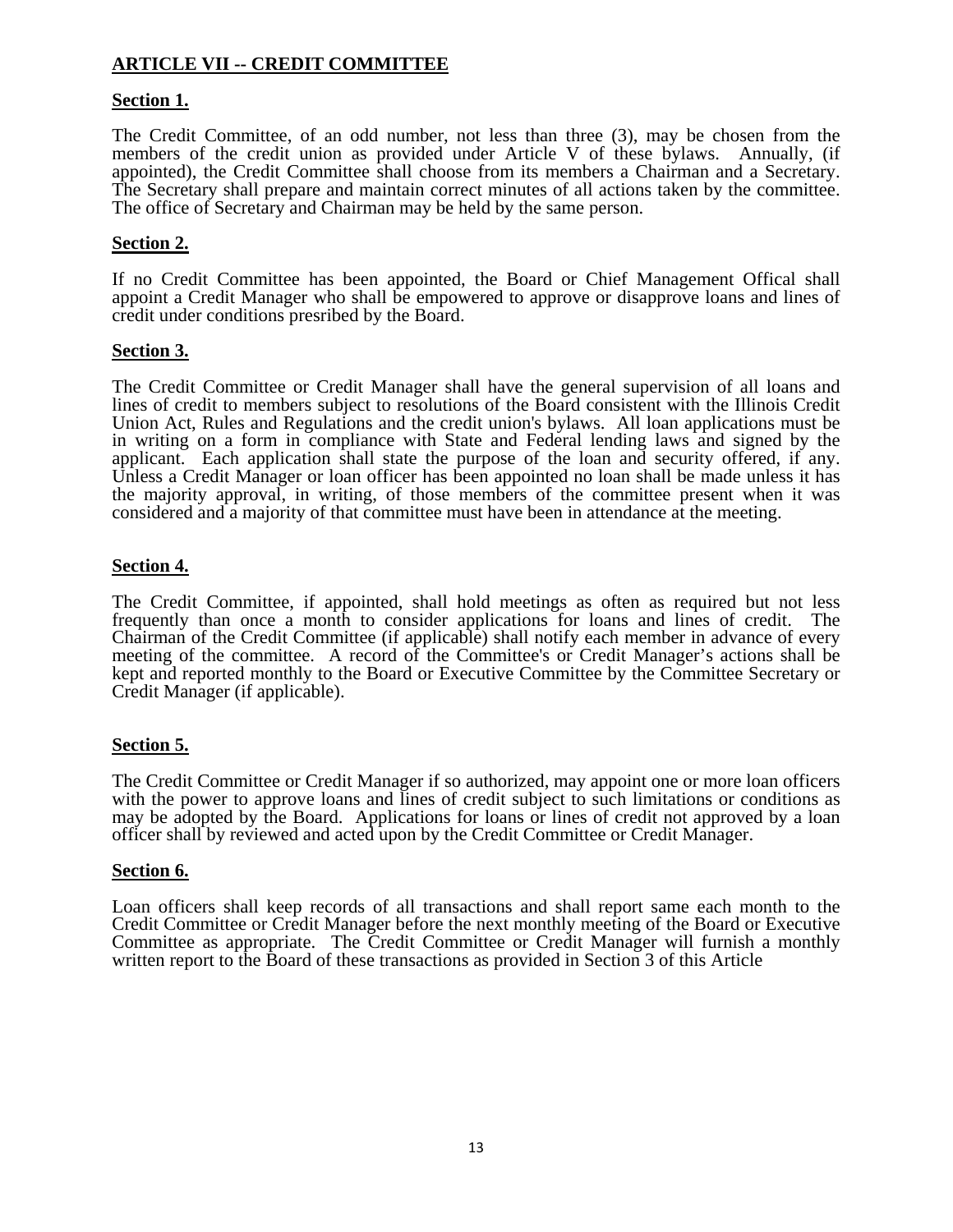# **ARTICLE VIII -- SUPERVISORY COMMITTEE**

## **Section 1.**

The Supervisory Committee shall be chosen from the members of the credit union as provided in Article V of these bylaws. A majority of the members of the Supervisory Committee shall constitute a quorum.

## **Section 2.**

The Supervisory Committee shall choose from among their number a Chairman and a Secretary. The Secretary of the Committee shall prepare, maintain and have custody of complete records of all actions taken by it. The offices of Supervisory Committee Chairman and Secretary may be held by the same person.

## **Section 3.**

The Supervisory Committee shall meet as often as required but at least every three (3) months and shall make or cause to be made such audits and to prepare and submit such written reports on forms furnished by the Division as are required by the Illinois Credit Union Act and Rules and Regulations promulgated thereunder. It shall make or cause to be made such supplementary audits as it deems necessary or as are required by the Board. The Committee shall retain its tapes and working papers of each audit for inspection by the Department.

### **Section 4.**

The Supervisory Committee shall inspect the securities, cash and accounts of this credit union and scrutinize the acts of all officers, committees and employees of the credit union to determine compliance with resolutions of the Board, the Illinois Credit Union Act, Rules and Regulations promulgated thereunder and its bylaws.

### **Section 5.**

The Supervisory Committee shall make or cause to be made a verification of the loan and share accounts of the members, in accordance with the Illinois Credit Union Act and Rules and Regulations promulgated thereunder. The results of the verification will be reported on forms provided by the Department.

### **Section 6.**

The Supervisory Committee may, by a unanimous vote of the whole Committee, suspend any member of the Credit Committee or the Credit Manager and shall report such action to the Board for appropriate action.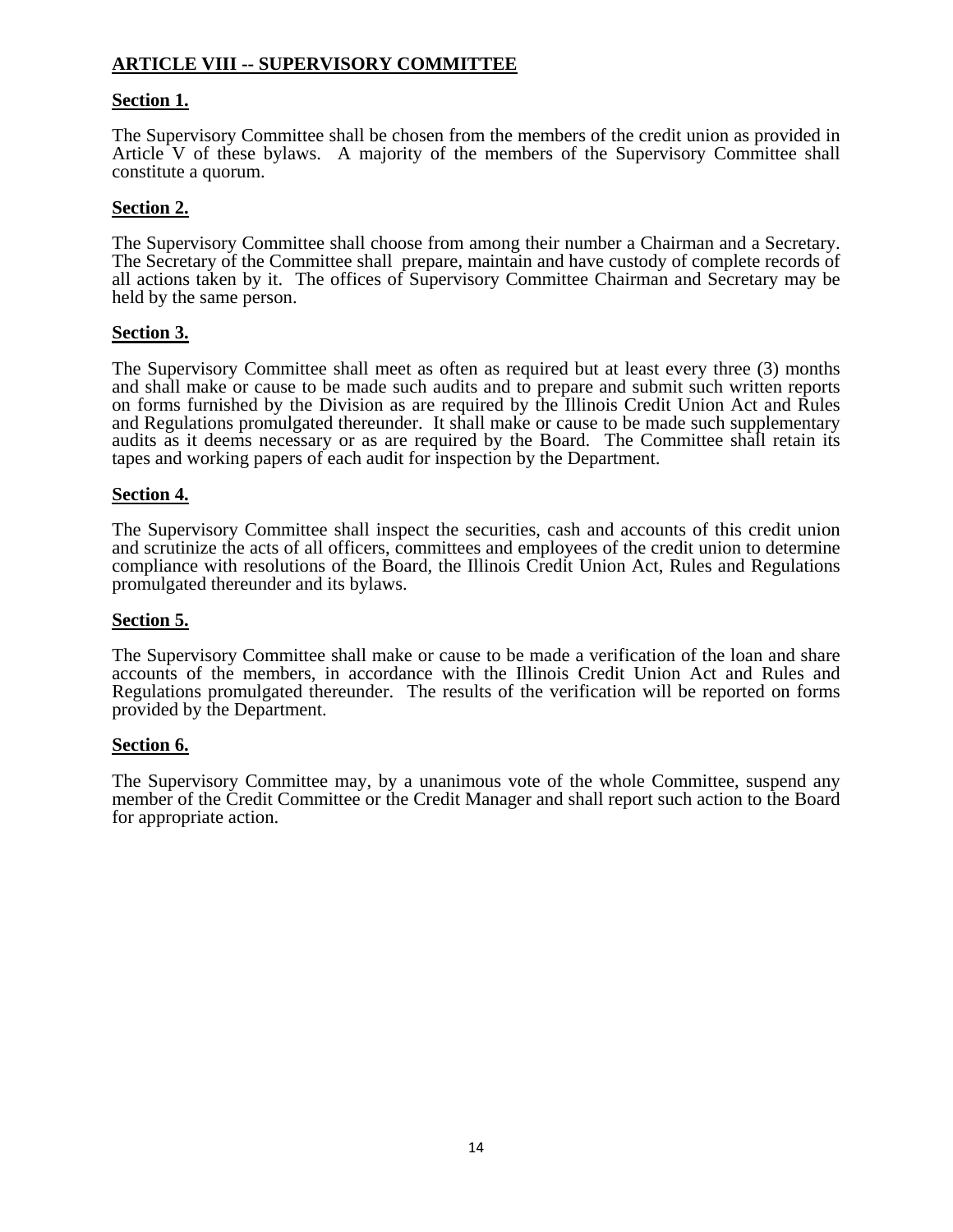# **Section 7.**

The Supervisory Committee may, by a unanimous vote of the whole Committee, suspend any officer or member of the Board until the next members' meeting, which shall be held not less than seven (7) nor more than 21 days after such suspension. At such meeting, the suspension shall be acted upon by the members, who shall either confirm or reject it by a majority vote of those persons present.

### **Section 8.**

The Supervisory Committee may, by a majority vote and after written notice of its intended action is given to the Board and the Division, call a special meeting of the members to consider any violation of the Illinois Credit Union Act, Rules and Regulations, the credit union's Articles of Incorporation, bylaws, or any practice of the credit union deemed by the Committee to be unsafe or unauthorized.

## **ARTICLE IX - MEMBERSHIP COMMITTEE**

## **Section 1.**

The Membership Committee may be chosen from the members of the credit union as provided in Article V of these bylaws.

## **Section 2.**

If more than one (1) member is appointed to the Committee, one (1) member shall be appointed Chairman and shall be responsible for calling the meetings of the Committee and reporting its actions to the Board at the next meeting of the Board. A majority of the Committee shall be required for approval of membership applications. If no Membership Committee is appointed, credit union management shall act upon all applications for membership and submit a report of its actions to the Board at the next regular meeting for review.

### **Section 3.**

The Membership Committee, if appointed, shall meet as often as required but at least monthly and shall act on all applications for membership as received and submit a signed written report of their actions to the Board at its next meeting for review. The report shall contain the name, address and social security number of all approved applicants and list the name and address of all applicants rejected with the specific reason for each rejection. This report shall become a part of the Board's minutes. All applications whether approved or denied shall be maintained in a permanent place by the credit union.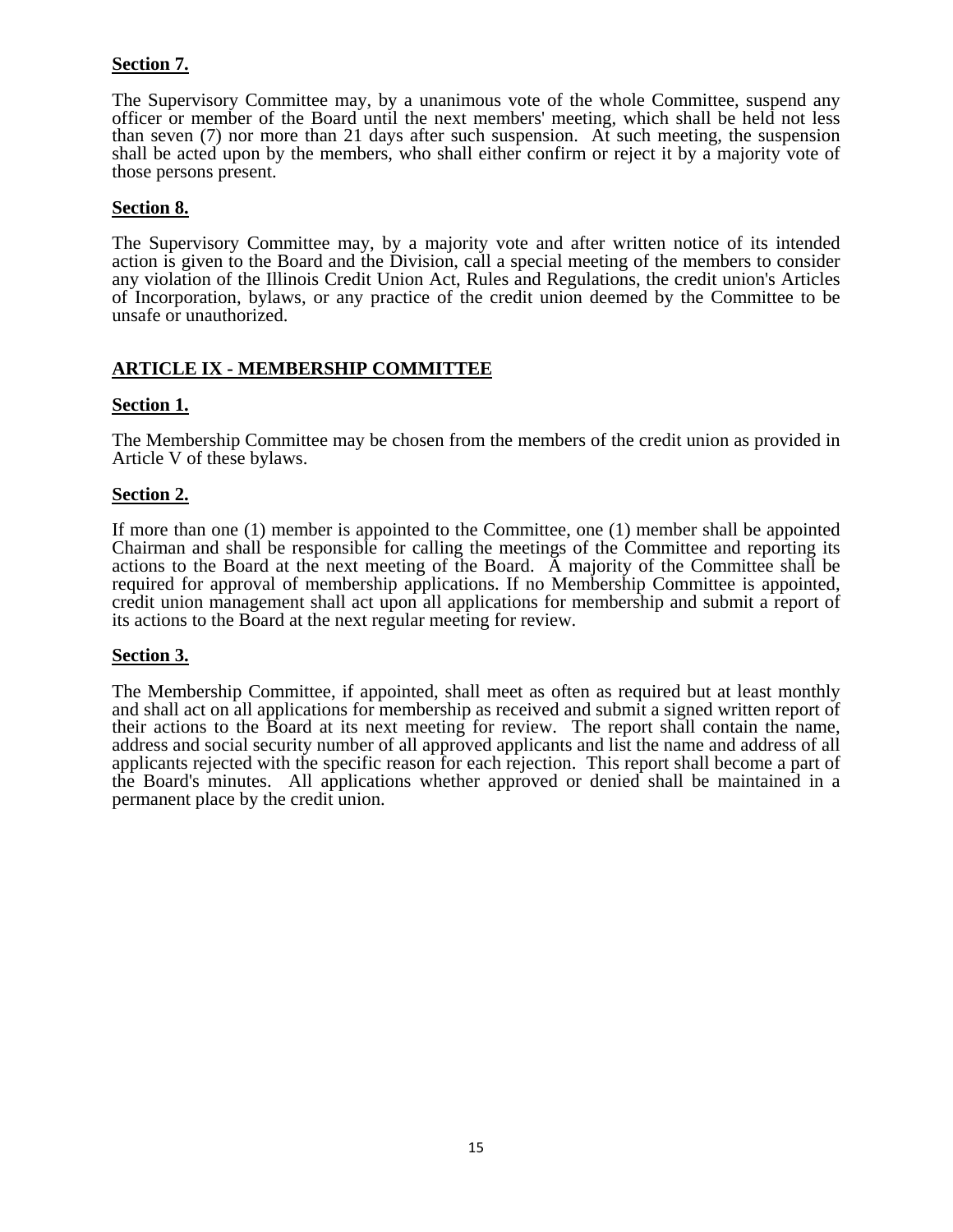# **ARTICLE X -- SHARES**

### **Section 1. - Shares**

- a. The number of shares which may be issued by this credit union shall be unlimited, except that it shall not permit any member to become the owner, directly or indirectly, individually or in trust by purchase, transfer or otherwise, of shares having a par value of more than the maximum individual share-holdings fixed by the directors.
- b. Shares shall be issued in the name of the owner and may be issued in the names of two or more persons in joint tenancy, or in survivorship, provided that an agreement permitting such payment was signed and dated by all persons when the shares were issued or thereafter; in which case, in the event of the death of either or any of them, the credit union shall be liable thereon only to the survivor or survivors and while the others are living, payment to any of them shall discharge the liability to the others. Only one of such persons need have the common bond of interest as specified under Article III of these bylaws, and only that person may vote in the credit union.
- c. Shares may be issued subject to a Payable On Death Agreement signed by the person or persons opening or holding the share account.
- d. Shares may be issued in the name of a minor or in the name of a custodian under the Illinois Uniform Transfers to Minors Act, or in trust subject to the following:
	- i. Under an Individual Retirement Trust Account the grantor must be a member of this credit union and the trustee if other than this credit union, must be a bank or trust company to which shares may be issued in trust as provided for in Section 305/42 of the Illinois Credit Union Act ("qualified bank or trust company").
	- ii. Under a "Totten Trust" account established with this credit union the person or persons establishing such account must be a member, or members of this credit union, and must be the trustee or trustees.
	- iii. Under a living trust, other than a "Totten Trust" account, the grantor must be a member of this credit union and the trustee may be either a qualified bank or trust company or an individual who need not be a member of this credit union.
	- iv. Under the will of a deceased member the trustee may be either a qualified bank or trust company, or an individual who need not be a member of this credit union.
	- v. Whenever shares are issued in trust, the name or names of the beneficiary or beneficiaries must be disclosed to this credit union.
	- vi. The issuance of shares in trust in the manner provided for herein to an individual or corporate trustee not a member of this credit union shall not preclude the member establishing such trust from voting the shares.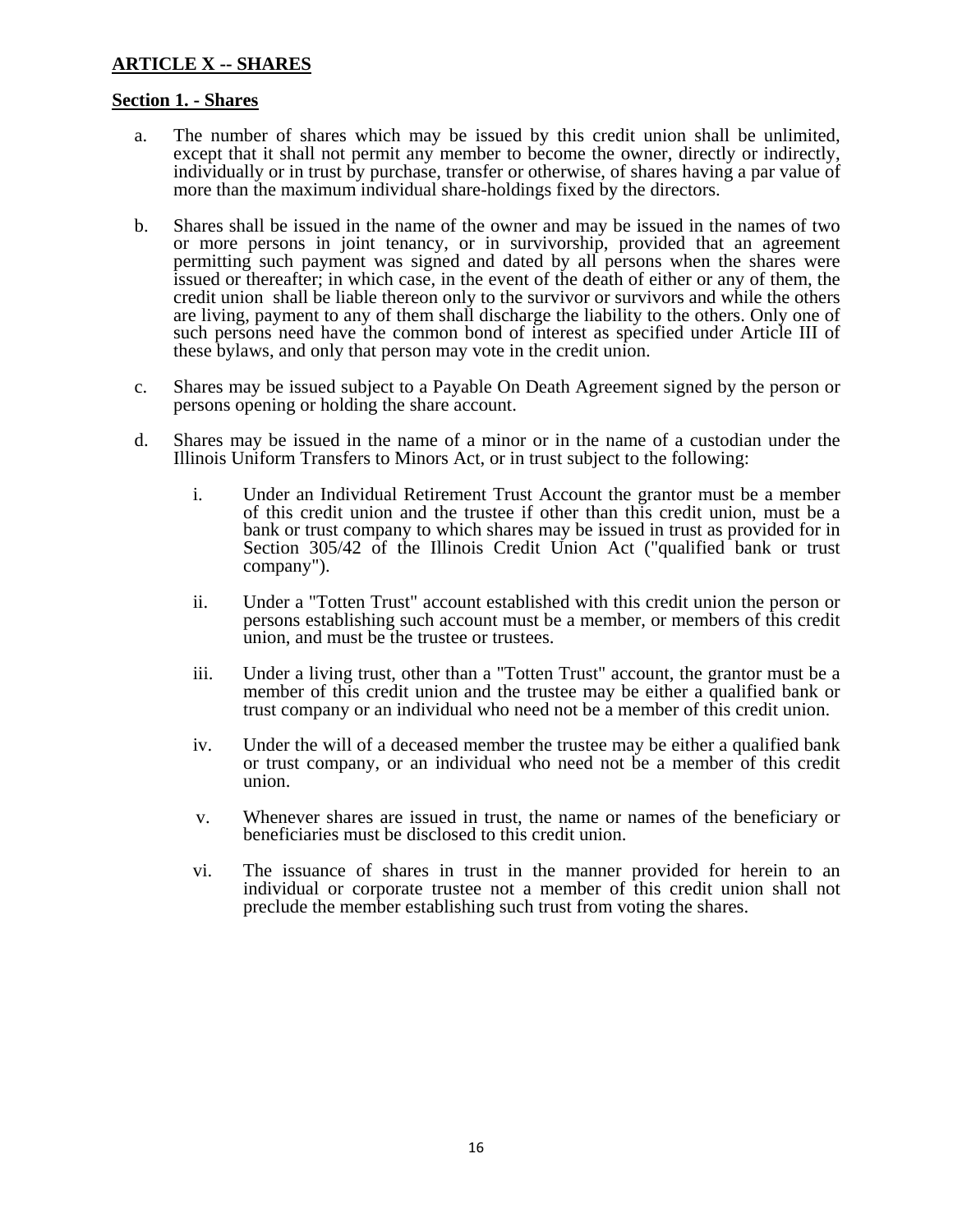- e. Shares may be issued in trust under the Illinois Funeral or Burial Funds Act, for or in respect to a member of this credit union, to a trustee licensed under said Act.
- f. Shares may be issued to another credit union as provided under Section 305/59(4) of the Illinois Credit Union Act.
- g. The par value of each share shall be \$ .
- h. The Board may by resolution require at any time that all members equally must give up to 60 days notice in writing of their intentions to withdraw the whole or any part of the amount paid by them on their share accounts, together with such dividends or interest as have been credited thereto, less any lawful fines or other obligations due the credit union. Withdrawals shall be paid in the order of their filing as funds become available. After filing of notice of withdrawal, shares shall continue to participate in the dividends until they are redeemed.
- i. A member may be expelled and shares repaid in accordance with Article III, Section 9 of these bylaws.
- j. No officer, director, attorney, committee member, clerk or agent of this credit union shall, as an individual, discount either directly or indirectly, or purchase from another member a share in this credit union, whether filed for withdrawal or not.

### **Section 2. -- Common Shares**

The credit union shall offer common shares which may be paid for in full at the time of subscription or may be paid in regular periodic installments. However, the entrance fee and/or membership fee, if any, must be paid and the Board may require ownership of one fully paid common share before a member may be eligible to participate in any rights or privileges of membership. The money credited on one (1) or more common shares may be withdrawn on any day when payments for common shares may be received, unless the Board has required written notice of withdrawal as set forth in this Article.

### **Section 3. -- Special Purpose Share Accounts**

In accordance with Rules and Regulations, the Board may establish Christmas clubs, vacation clubs and other special purpose share accounts for its members under conditions and restrictions approved by resolution of a majority of the Board.

### **Section 4. -- Shares from Non-Members**

- a. In accordance with the Illinois Credit Union Act, credit unions serving predominantly low-income members may receive savings from non-members in the form of shares or share accounts. The term "low-income members" means those members whose annual income falls at or below the lower level standard of living classification as established by the Bureau of Labor Statistics and updated by the Employment and Training Administration of the U.S. Department of Labor.
- b. A credit union may receive funds from non-member units of federal, state and local governments.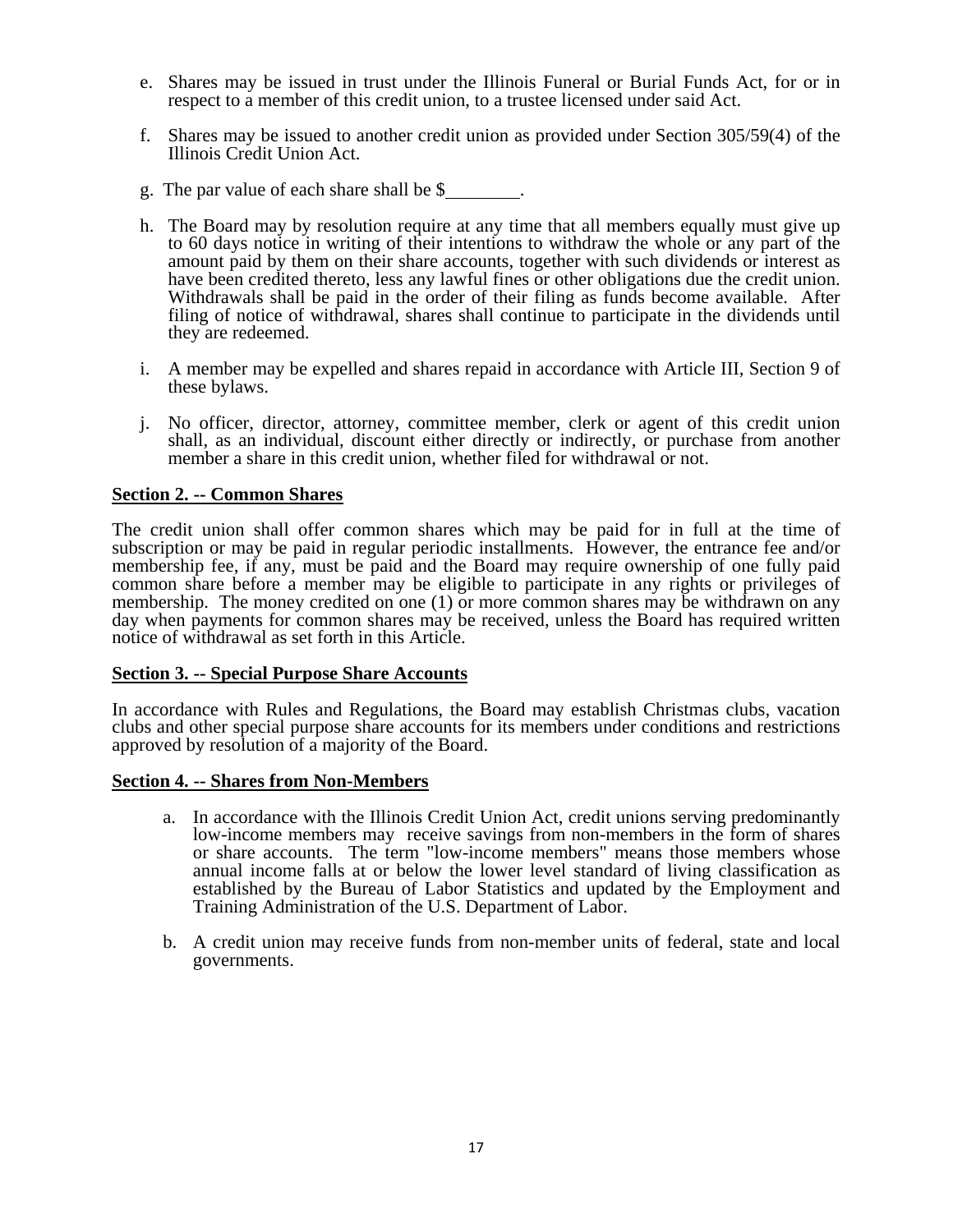## **Section 5. -- Classes of Shares**

In addition to common shares, the Board may establish different classes of share accounts, classified in relation to different rights, restrictions, and dividend rates, in accordance with the Rules and Regulations.

## **Section 6. -- Share Drafts**

The Board, in accordance with the Rules and Regulations, may establish a share draft program for its members.

### **Section 7. -- Restrictions on Shares**

- a. Pursuant to Section 305/43 of the Illinois Credit Union Act, the credit union shall have a lien on the shares, accumulated dividends or interest of a member in his individual, joint or trust account for any sum due the credit union from said member or for any loan co-signed or guaranteed by him; provided, however, that a credit union shall not have a lien on the funds in an individual retirement account or an account established pursuant to Section  $401(d)$  or (f), or Section  $406(a)$  of the Internal Revenue Code or similar provisions of any future Internal Revenue law of the United States.
- b. The credit union may refuse to allow the withdrawal of the member's shares during the term of any obligation due the credit union. Such shares may be offset against any sum due to the credit union.
- c. Whenever the losses of any credit union, resulting from a depreciation in value of its loans or investments or otherwise, exceed its undivided earnings and reserve fund so that the estimated value of its assets is less than the total amount due the shareholders, a ratable reduction in the individual share accounts value may be ordered under the provisions of Section 305/45 of the Illinois Credit Union Act.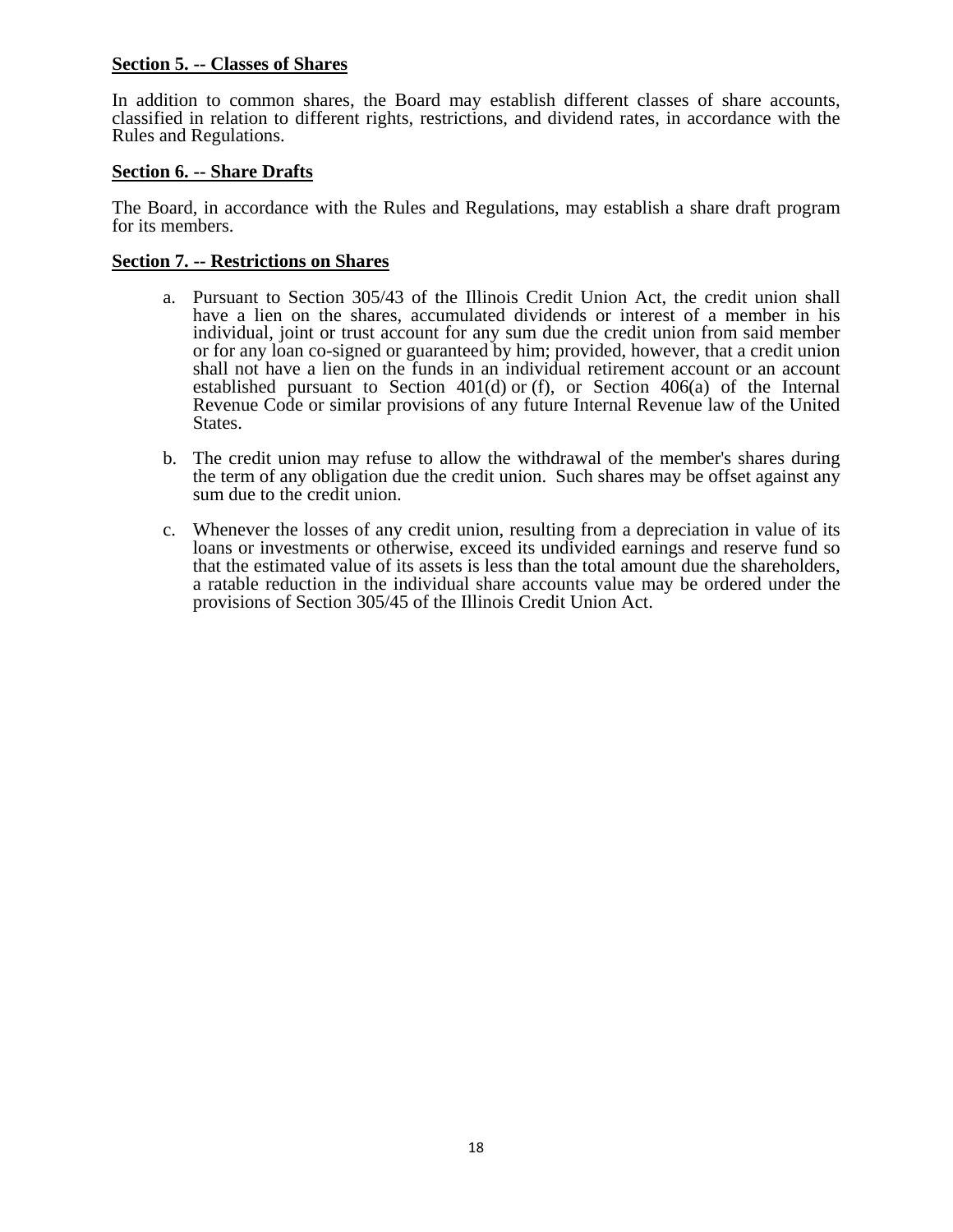# **ARTICLE XI -- FEES, CHARGES AND PENALTIES**

# **Section 1.**

An entrance fee may, by resolution of the Board, be required upon the initial approval of each member's application.

## **Section 2.**

An annual membership fee may, by resolution of the Board, be assessed each year, as of January 1, on all members.

## **Section 3.**

The Board, in accordance with Sections 305/13(12) and 305/68 of the Illinois Credit Union Act, may, by resolution, establish reasonable charges, fees or fines as may be necessary for the credit union's operations. Such charges, fees or fines may be deducted from the share balance or added to the loan balance of members subject to said charges, fees or fines. The circumstances resulting in such charges, fees or fines, if any and the basis for calculations must be described in writing and given to the member. The members must be given at least 30 days notice in writing of any changes in such charges, fees or fines unless the change is to eliminate same.

## **ARTICLE XII -- POWER TO BORROW**

The credit union may borrow from any source in accordance with policy established by the Board in a total amount which shall not exceed 50% of capital, surplus and reserves of the credit union. All loans, lines of credit and other borrowing must be approved by a majority of the Board and recorded in the minutes of its meetings.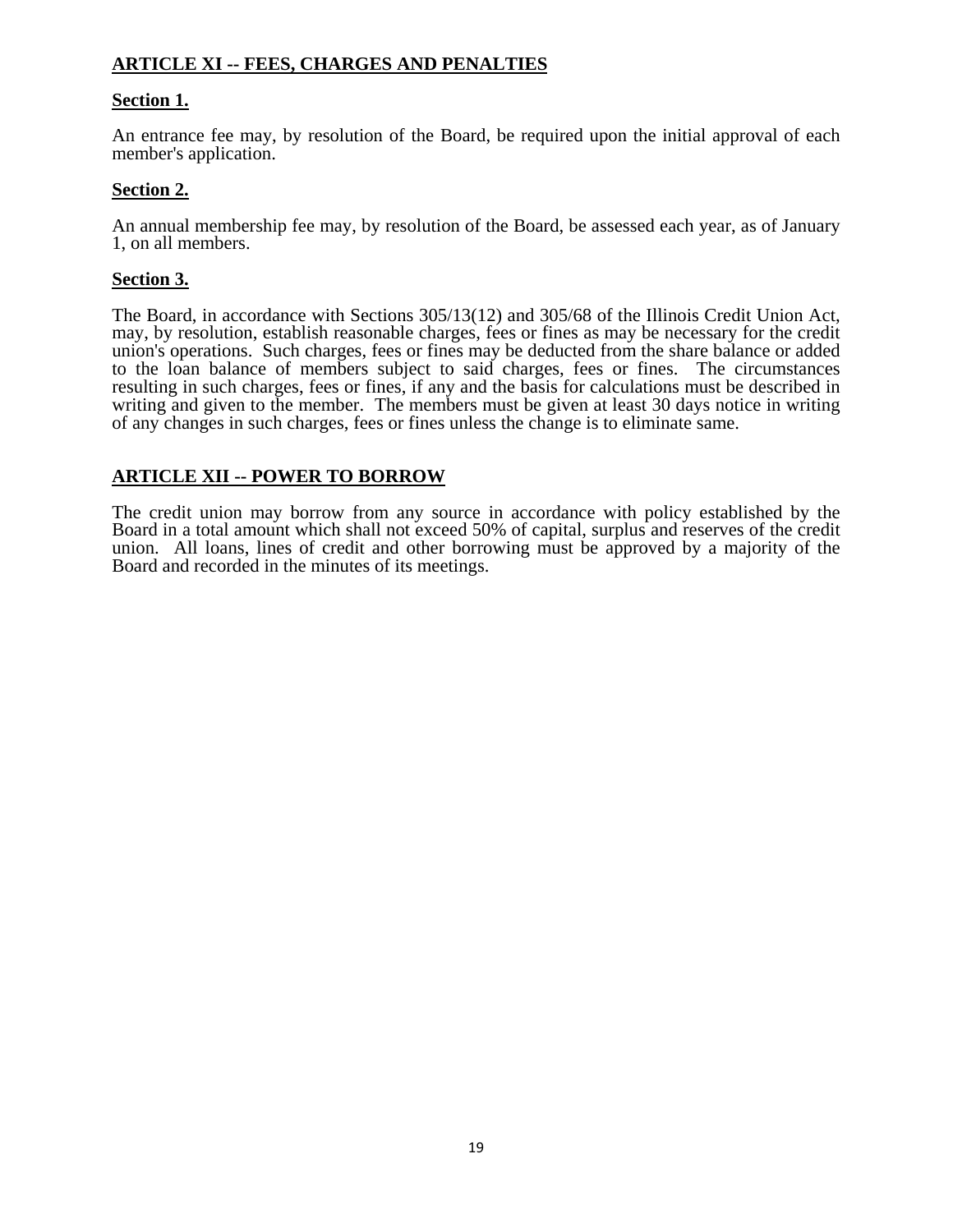# **ARTICLE XIII -- LOANS**

## **Section 1.**

Loans may be made to any member of the credit union in good standing, except on any loan made to a minor, the indebtedness shall also be assumed by a person of legal age.

## **Section 2.**

Loans may be made to directors, officers, Credit Committee members or Credit Manager, if appointed, and Supervisory Committee members provided that the loan is made on the same terms and conditions as those made to the members and that no preferential treatment shall be granted whatsoever. The aggregate amount that may be loaned to or co-signed by directors, officers, Credit Committee members, (or Credit Manager), and Supervisory Committee members shall not exceed 20% of the unimpaired capital and surplus of the credit union.

## **Section 3.**

Maximum secured and unsecured lending limits are based upon the asset size of the credit union as outlined in Section 190.160 of the Division Rules and Regulations.

A credit union with total assets greater than \$1.0 million may make loans secured by a first mortgage in real estate as outlined in Section 190.140 of the Rules and Regulations.

The lending limits set forth in Section 190.140 and 190.160 of the Rules and Regulations may be increased by the amount of the member's share account, which must be pledged as security for the loan to the extent of any amount in excess of the loan limits.

## **Section 4.**

Within the meaning of this Article, security on a loan may include, but not be limited to; (a) the assignment by a vendor of a contract or contracts in the nature of a security agreement for the conditional sale of personal property; (b) an assignment of shares; (c) the general endorsement of a note; (d) a co-maker's signature on the note; (e) an assignment of wages; and (f) a written security agreement which gives the credit union a security interest in collateral. The credit union shall give each surety, guarantor or co-maker a copy of the instrument evidencing indebtedness. Such surety, guarantor or co-maker may, but not need be, a member of this credit union.

### **Section 5.**

The amount of the loan, the time for which it is granted, the terms of its repayment, and the form and value of the security, if any, shall be fixed by the Credit Committee, Credit Manager, or loan officers, consistent with resolutions of the Board, the Illinois Credit Union Act and Rules and Regulations.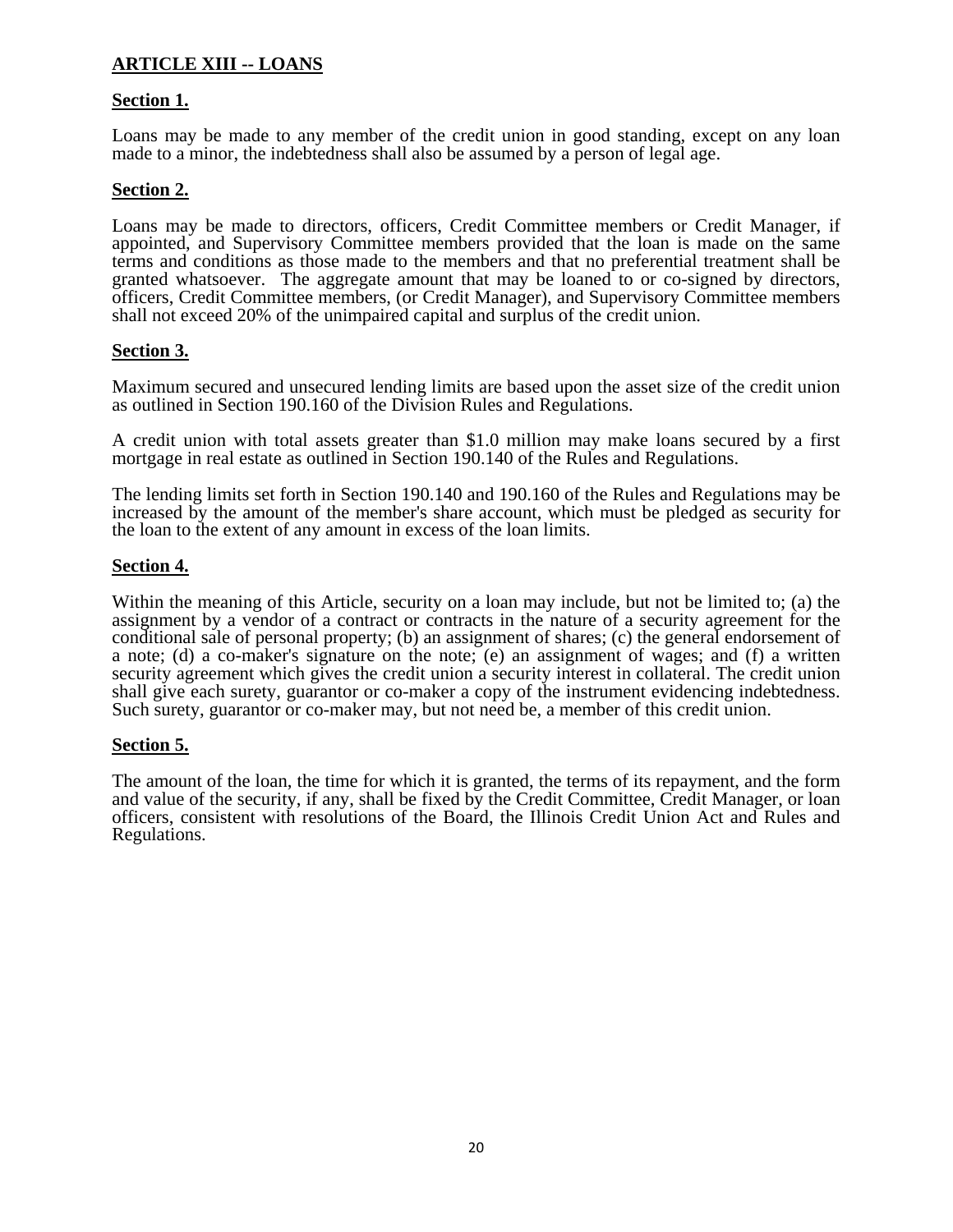# **Section 6.**

The rates of interest charged upon loans shall be fixed by the Board or Chief Management Official if so delegated, but in no event shall the rate exceed those maximum rates established by applicable laws.

Loans may be repaid in equal installments which include interest but the total interest paid may not exceed the amount which would be payable if computed on a direct reduction, simple interest basis not to exceed the maximum monthly rate set by applicable laws or a lesser rate if approved by the Board over the term of the loans.

# **Section 7.**

All loans shall be secured by the promissory note of the borrower.

## **Section 8.**

Applications for loans shall state specifically the purpose for which the money is borrowed. In case the facts as stated in the application are not found to be as represented, or the money borrowed has been used for purposes other than for those which it was granted, or if the borrower shall cease to be a member of this credit union pursuant to any clause or conditions in these bylaws or any amendments thereto, then the Board may deem such loan due and payable. In the event that the Board shall deem any loan not safe for any reason whatsoever, additional security or immediate repayment of the loan may be demanded.

## **Section 9.**

No loan shall be granted, except with the majority approval of the members of the Credit Committee, or with the approval of the Credit Manager or of a loan officer as appropriate.

## **Section 10. -- Loans to Other Credit Unions**

Upon authorization of its Board, or a duly authorized and appointed executive committee, a credit union may invest its funds in loans to other credit unions in the total amount not exceeding 25 percent of its shares and unimpaired surplus.

## **Section 11. -- Loans to Organizations**

The Board of the credit union may make loans to other credit union organizations and other organizations under the provisions of Sections 305/51(4) and 305/54 of the Illinois Credit Union Act.

### **Section 12. -- Scholarship Loans**

If the assets of the credit union are \$500,000 or more, loans may be made to its members under the provisions of the State Scholarship Law or other scholarship programs which are subject to a Federal or State law providing 100% repayment guarantee.

### **Section 13. -- Participation Loans**

A credit union may participate in loans to credit union members jointly with other credit unions, corporations or financial institutions in accordance with Division Rules and Regulations.

### **Section 14.**

The credit union may make any other type of loan authorized by the Illinois Credit Union Act.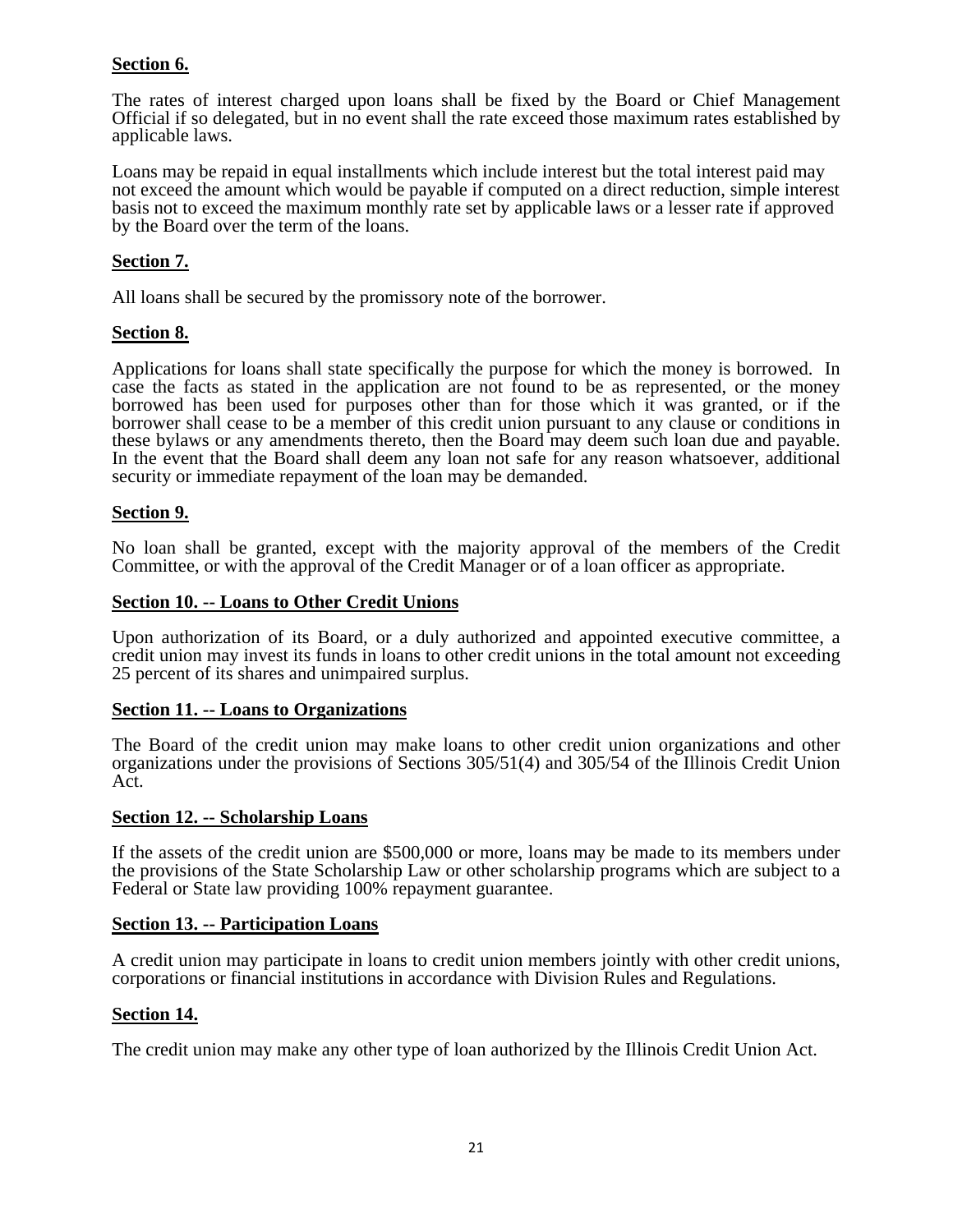# **ARTICLE XIV -- STATEMENT OF ACCOUNTS (PASSBOOK)**

Money paid in or out on the account of a member, on common shares, classes of shares, special purpose share accounts, and any loans, interest, fines, fees and dividends or interest rebates credited to the member's account shall be evidenced by entries in the member's passbook when presented by the members or by a periodic statement of account itemizing all transactions and furnished at least annually to all members. Classes of shares and special purpose share accounts shall be evidenced by a certificate or other written evidence of ownership.

# **ARTICLE XV -- REGULAR AND OTHER RESERVES**

At least once a year, on or before December 31, and before the payment of any dividend the gross income shall be determined. From this amount, there shall be set aside, as a Regular Reserve against losses on loans and risk assets, sums in accordance to the following schedule:

- 1. A credit union in operation for more than four (4) years and having assets of \$500,000 or more shall set aside (A) 10 per centum of gross income until the regular reserve shall equal 4 per centum of the total outstanding loans and risk assets, then (B) 5 per centum of gross income until the regular reserve shall equal 6 per centum of the total outstanding loans and risk assets.
- 2. A credit union in operation less than four (4) years or having assets of less than \$500,000 shall set aside (A) 10 per centum of gross income until the regular reserve shall equal 7 1/2 per centum of the total outstanding loans and risk assets, then (B) 5 per centum of gross income until the regular reserve shall equal 10 per centum of the total outstanding loans and risk assets.
- 3. Whenever the regular reserve falls below the stated per centum of the total of outstanding loans and risk assets, it shall be replenished by regular contributions in such amounts as may be needed to maintain the stated reserve goals.

The Secretary may decrease the reserve requirement set forth in this Section when in his or her opinion such a decrease is necessary or desirable. The Secretary may also require special reserves to protect the interest of members.

# **ARTICLE XVI -- FISCAL YEAR**

The fiscal year of the credit union shall end on December 31 of each year.

# **ARTICLE XVII -- DIVIDENDS**

The Board after having made provisions for the statutory transfer to the Regular Reserve in accordance with Rules and Regulations, may declare a dividend which may be paid periodically, and distributed ratably to the shareholders of the common shares. The declaration and payment of dividends on all classes of shares and special purpose share accounts must be made in accordance with Rules and Regulations.

Dividends may not be declared nor paid at a time when the credit union is insolvent or its net assets are less than its stated capital, or when the payment thereof would render the credit union insolvent, or reduce its net assets below its stated capital, or would otherwise jeopardize the solvency of the credit union.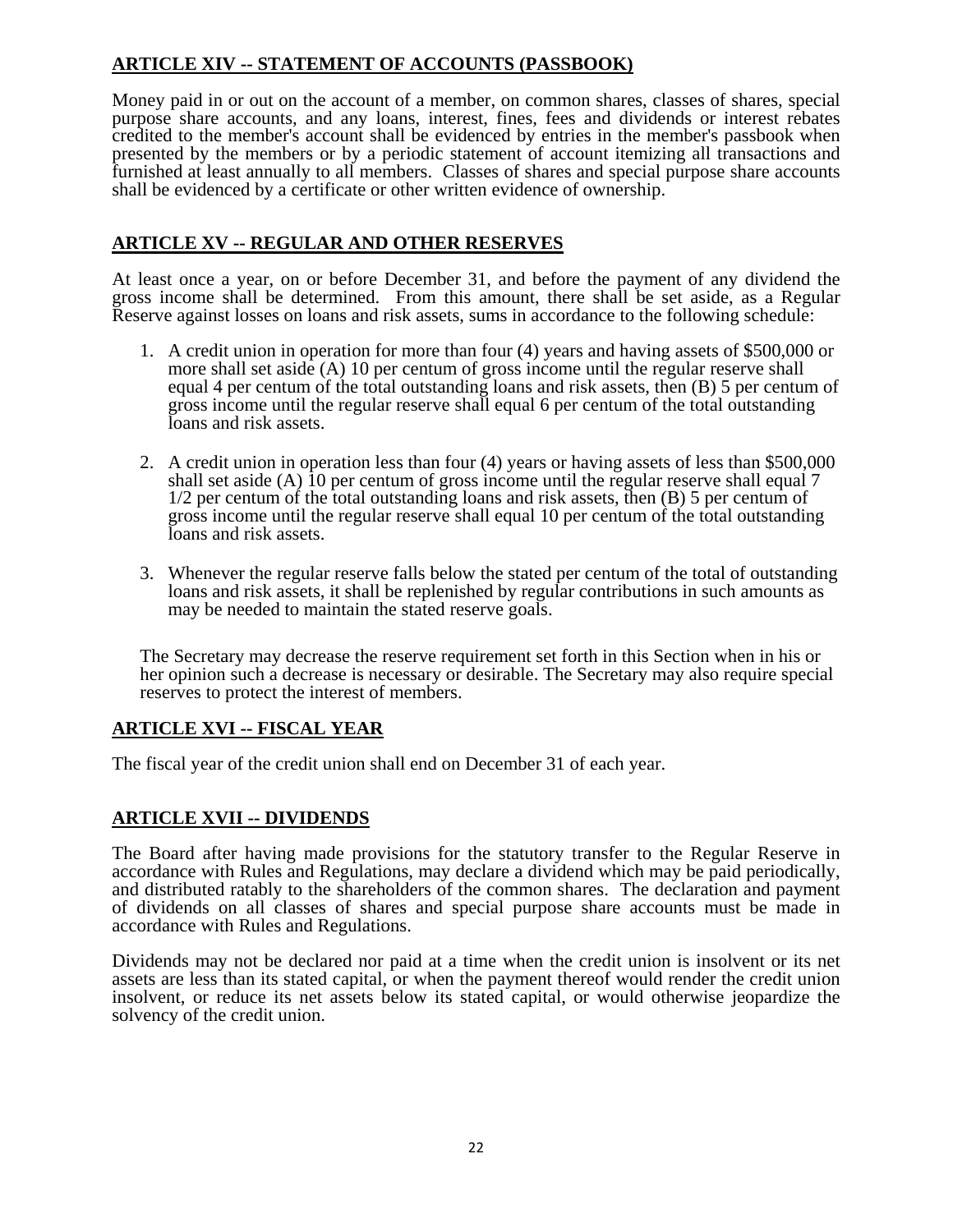# **ARTICLE XVIII -- INVESTMENTS**

The Board by resolution of a majority of the Board may invest or authorize the investment of the funds of the credit union in accordance with Section 305/59 of the Illinois Credit Union Act and Rules and Regulations.

# **ARTICLE XIX -- CONTRACTS, LOANS, CHECKS AND DEPOSITS**

## **Section 1.**

Unless otherwise authorized by the Board, all contracts, leases, deeds, deeds of trust, mortgages, powers of attorney, and all other documents requiring the seal of the credit union shall be executed for and on behalf of the credit union by the Chairman or the Vice Chairman, and the credit union seal shall be affixed and attested by the Board Secretary or Treasurer.

# **Section 2.**

No loans shall be contracted on behalf of the credit union and no evidence of indebtedness shall be issued in its name unless authorized by a prior resolution approved by a majority of the Board.

# **Section 3.**

All checks upon receipt by the credit union shall be endorsed by the credit union on the reverse side of the check.

## **Section 4.**

All cash receipts, including checks, of the credit union shall be deposited within 48 hours of the receipt by the credit union in such banks, trust companies, corporate credit unions or other depositories as the Board may select. All deposits shall be made intact.

# **ARTICLE XX -- OFFICIAL SEAL**

The official seal of the credit union shall be a disc with the words:

Credit Union" and the name of the city in the margin, and the words "Corporate Seal" in the center and the Board Secretary shall be responsible for its custody and safekeeping.